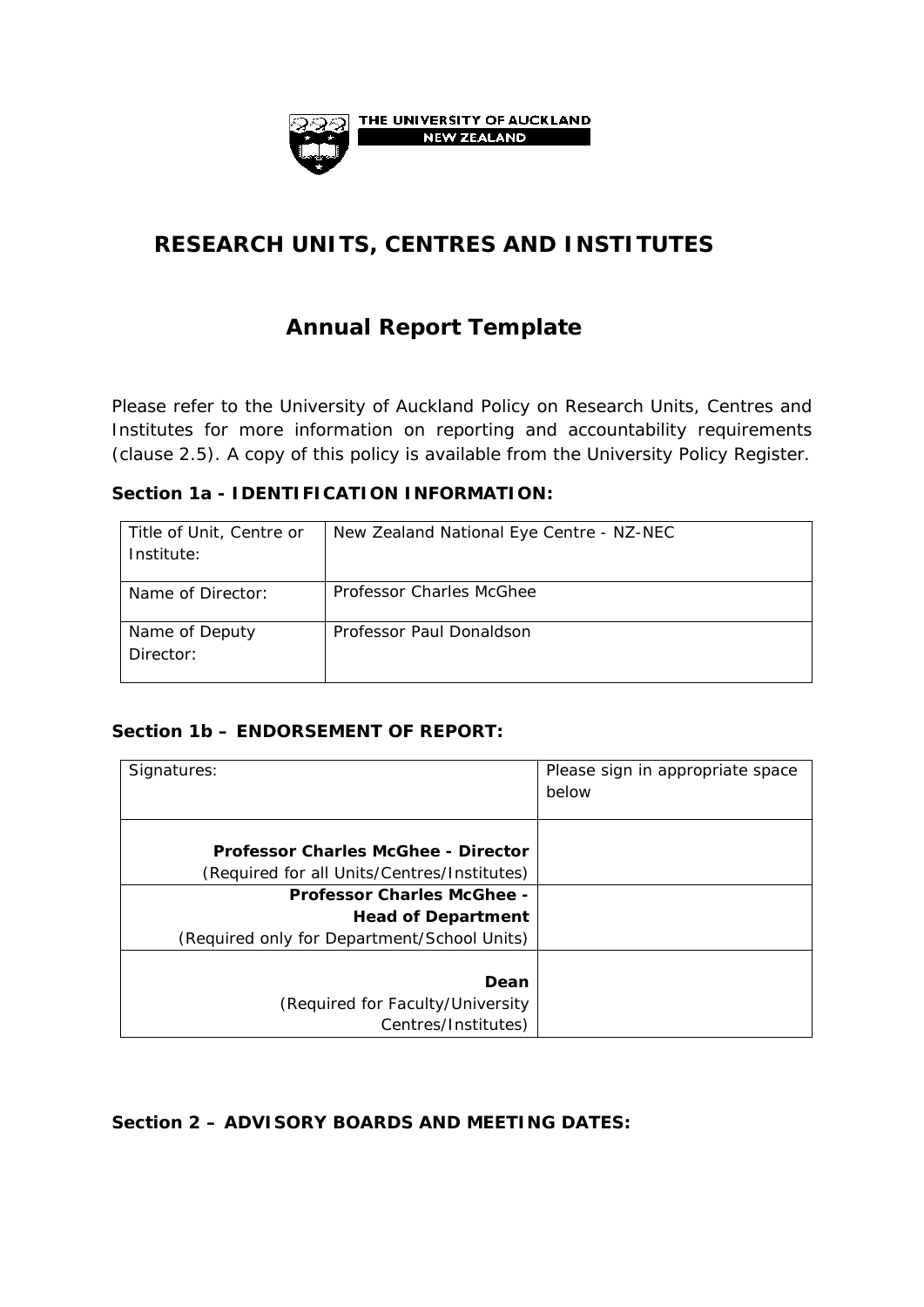| Names of Oversight<br>Advisory Board<br>members (for Faculty<br>and University Centres<br>that have Oversight<br>Boards)           |                                                                                                                                                                                                                                                                                   |
|------------------------------------------------------------------------------------------------------------------------------------|-----------------------------------------------------------------------------------------------------------------------------------------------------------------------------------------------------------------------------------------------------------------------------------|
| Names of Expert<br><b>Advisory Board</b><br>members (for Faculty<br>and University Centres<br>that have Expert<br>Advisory Boards) |                                                                                                                                                                                                                                                                                   |
| Names of Management<br><b>Committee Members</b><br>(for University and<br><b>Faculty Centres)</b>                                  | <b>Professor Charles McGhee</b><br>Professor Paul Donaldson<br>Professor Steven Dakin<br>Sue Raynel - Manager NZ-NEC<br>Hutokshi Chinoy - Administrative Manager                                                                                                                  |
| Dates of advisory board<br>and management<br>committee meetings<br>that took place during<br>the year                              | Committee members have had several meetings during the<br>year specifically in relation to collaborative research, HRC<br>funding applications, and teaching / glaucoma credentialing.<br>In addition there have been informal networking at monthly<br>NZ-NEC seminars $(N = 8)$ |

## **Section 3 – PARTICIPATING MEMBERS AND EMPLOYEES/STUDENTS:**

| Names and               | • Department of Ophthalmology,                       |
|-------------------------|------------------------------------------------------|
| Departments of          | Faculty of Medical and Health Sciences;              |
| participating members   | • School of Optometry and Vision Science;            |
|                         | Molecular Vision Laboratory.<br>$\bullet$            |
|                         | Affiliated members:                                  |
|                         | New Zealand National Eye Bank;                       |
|                         | Glaucoma New Zealand:                                |
|                         | RANZCO Clinical and Experimental Ophthalmology;      |
|                         | Department of Anatomy with Radiology;                |
|                         | University of Auckland Bio-engineering Institute     |
| List names, positions,  | No staff are employed directly by NZ-NEC but provide |
| and FTEs of all staff   | assistance at discretion of the Departmental HoD's.  |
| employed and            |                                                      |
| postgraduate students   | See appendix for list of staff within NZ-NEC         |
| involved in the Unit or |                                                      |
| Centre                  |                                                      |
|                         |                                                      |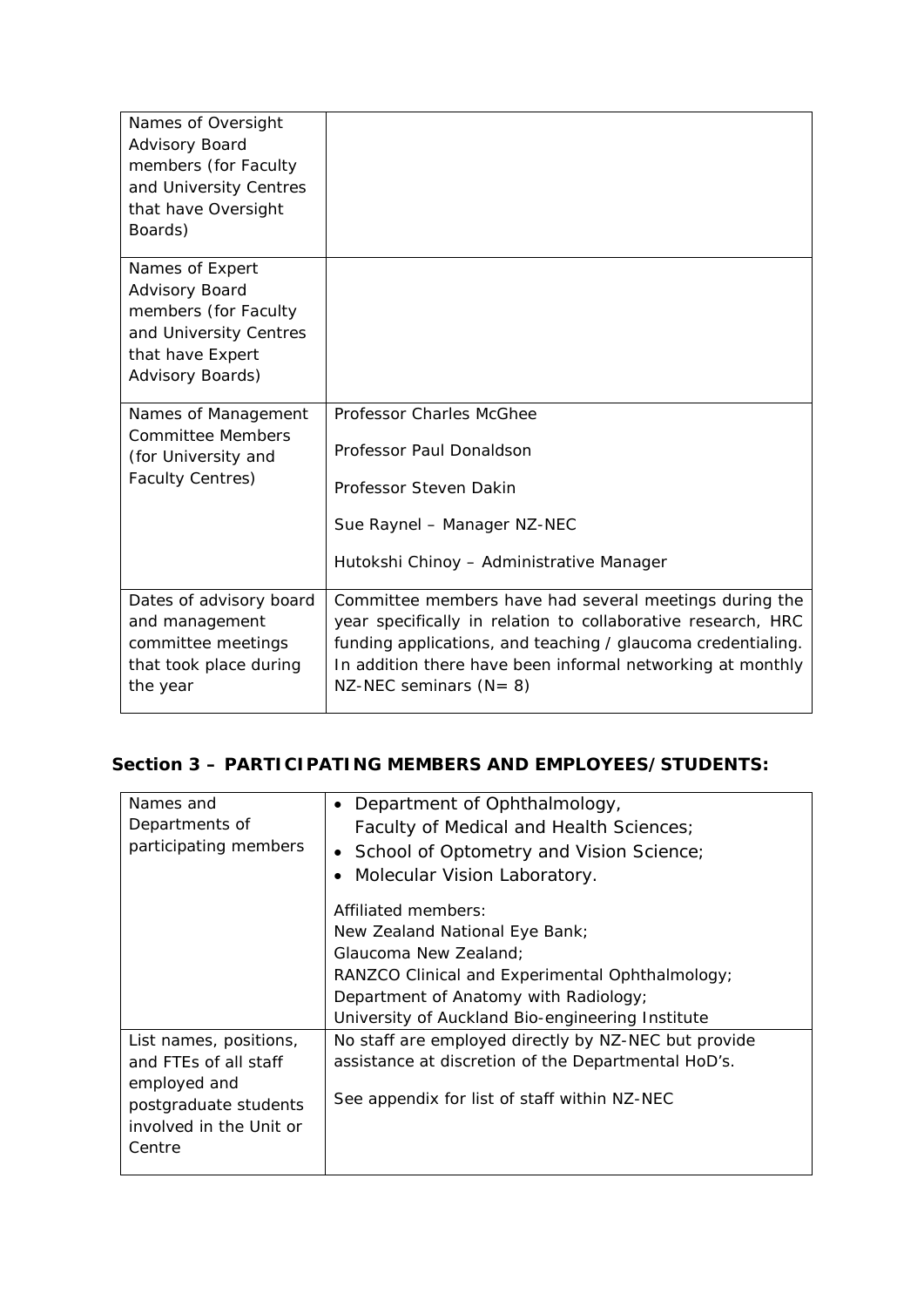## **Section 4 – INTRODUCTION:**

| Provide here a brief             | The recommendations from the 2016 review of NZ-NEC are                                                                                                                                                         |
|----------------------------------|----------------------------------------------------------------------------------------------------------------------------------------------------------------------------------------------------------------|
| introduction to the              | utilised to guide on-going development within the centre                                                                                                                                                       |
| report (maximum of<br>300 words) | Members of NZ-NEC have published 124 peer reviewed<br>papers and 1 book chapter (N=126) in 2019                                                                                                                |
|                                  | In 2019 the members of the NZ-NEC, either individually or<br>collaboratively, were successful in attaining research<br>funding in excess NZ\$6,800,000.                                                        |
|                                  | \$1,760,087 HRC grants<br>\$1,632,000 Marsden/Royal Society grants,<br>\$1,067014 Industry funding mainly via UniServices,<br>\$1,493,755 from ADHB (mainly in fellowship grants. Funds<br>are for 2019-2022). |
|                                  | A collaborative HRC programme grant has been<br>resubmitted in 2019 following positive feedback and getting<br>to interview stage in 2018.                                                                     |
|                                  | 10 PhD's, 4 MD's and 2 BMedSci(Hons) completions                                                                                                                                                               |
|                                  | PBRF success with 7 researchers receiving a top-ranking 'A'<br>grade                                                                                                                                           |
|                                  |                                                                                                                                                                                                                |

## **Section 5 – AIMS, GOALS AND FUTURE PLANS:**

| a. General Aims:                                                                                                                | Vision: to eliminate preventable blindness and reduce<br>visual impairment                                                                                                                                                                                                                                                                                                      |
|---------------------------------------------------------------------------------------------------------------------------------|---------------------------------------------------------------------------------------------------------------------------------------------------------------------------------------------------------------------------------------------------------------------------------------------------------------------------------------------------------------------------------|
| Briefly describe the<br>general aims (plans and<br>objectives/goals) of the<br>unit or centre. Identify<br>how they address the | <b>Mission</b> : to become a foremost international vision<br>research, clinical and teaching centre through excellence,<br>innovation and collaboration                                                                                                                                                                                                                        |
| University and Faculty<br>Strategic Plan.                                                                                       | <b>Goals</b> : To develop and increase the profile of eye health,<br>vision research and education – in New Zealand/Aoteoroa<br>and internationally by:<br>Applied and basic laboratory research<br>Clinical research and clinical services<br>Application of research into practice<br>Innovation<br>$\bullet$<br>Collaboration<br>Teaching and Learning<br>Community Outreach |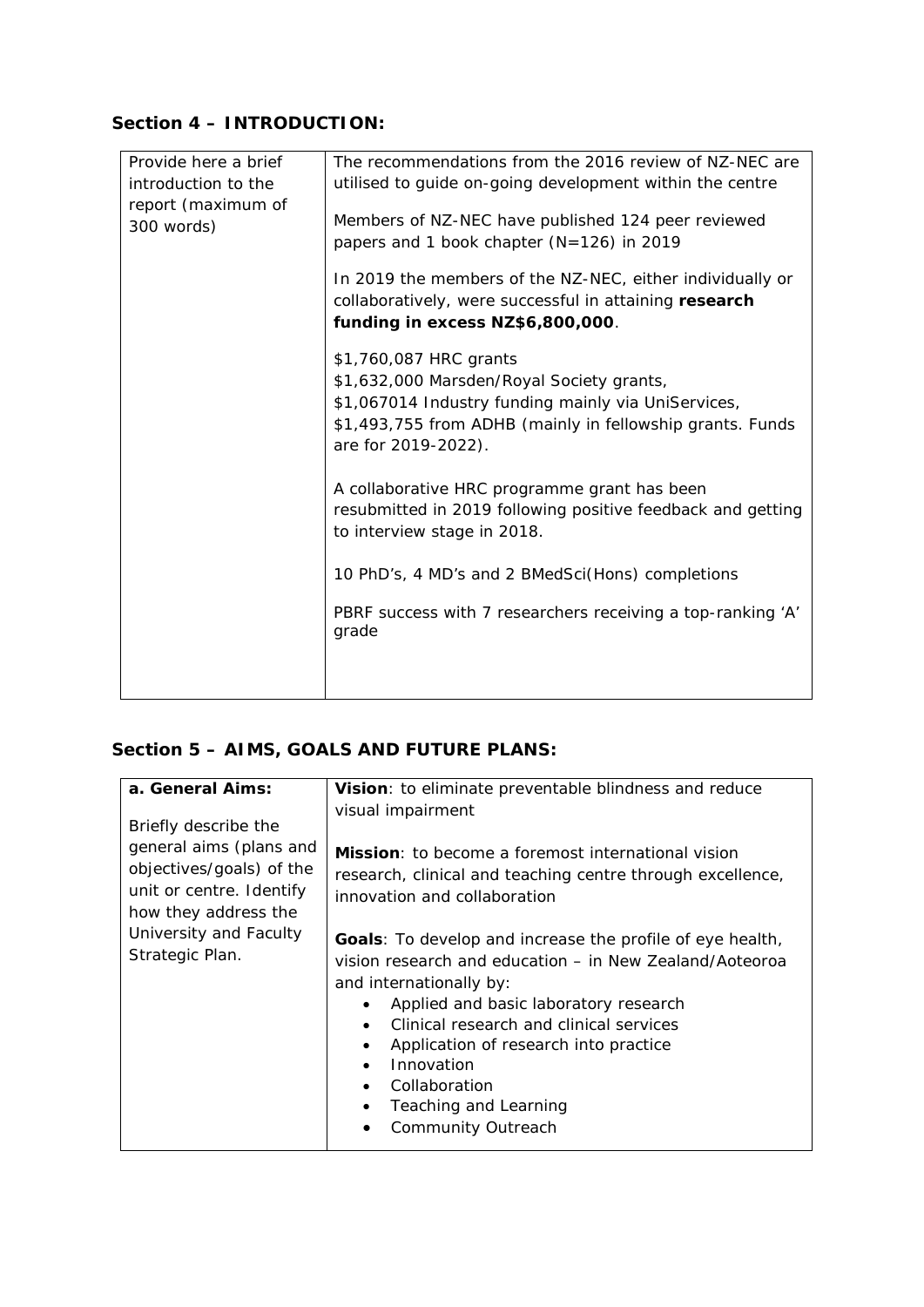| b. Goals for<br><b>Reporting Year:</b>                           | 1. Continue with expanding community programmes                                                                                                 |
|------------------------------------------------------------------|-------------------------------------------------------------------------------------------------------------------------------------------------|
| Describe the specific<br>goals for the reporting<br>year.        | 2. Increase our research collaborations within UoA,<br>nationally and internationally, including                                                |
| c. Plans for<br><b>Upcoming Year:</b>                            | 1. Continuing to build research capacity eye health<br>equity.                                                                                  |
| Outline the plans for<br>the next year. Identify<br>any resource | 2. Expand specialist skill base within NZ-NEC with four<br>key appointments of:                                                                 |
| implications.                                                    | Senior Lecturer in Ophthalmology with interests in<br>inflammatory eye and epidemiology                                                         |
|                                                                  | Senior Lecturer in Ophthalmology with interests in<br>imaging research & undergraduate teaching.                                                |
|                                                                  | Associate Professor in SOVS with research interest<br>in epidemiology and vision loss                                                           |
|                                                                  | 3. Determining the barriers to accessing eye health<br>care that are faced by people in New Zealand.                                            |
|                                                                  | Māori research fellow in Ophthalmology assessing<br>$\bullet$<br>barriers to interests in eye care and eye health<br>amongst Māori and Pasifika |
|                                                                  | 4. Development of with Zhongshan Eye Centre, the<br>largest eye institute in China                                                              |

### **Section 6 –MAJOR ACHIEVEMENTS AND OTHER NOTABLE ACTIVITIES:**

| Report against the<br>specific goals listed in | 1. Continue with expanding community programmes:                                                                                                                                                                                                                                                                                                                                                                                                                                                    |
|------------------------------------------------|-----------------------------------------------------------------------------------------------------------------------------------------------------------------------------------------------------------------------------------------------------------------------------------------------------------------------------------------------------------------------------------------------------------------------------------------------------------------------------------------------------|
| 5b above                                       | Expanded school screening<br>$\bullet$<br>Collaborative glaucoma clinics with ADHB, SOVS and<br>$\bullet$<br>community optometrists<br>Development of an MoU with the Fred Hollows<br>$\bullet$<br>Foundation New Zealand<br>Securing philanthropic funding to allow SOVS to<br>$\bullet$<br>appoint Dr Jacqui Ramke as Associate Professor<br>Addition of collaborative Uveitis, Keratoconus and<br>$\bullet$<br>Corneal Collagen Cross Linking clinics between Dept<br>of Ophthalmology and ADHB. |
|                                                |                                                                                                                                                                                                                                                                                                                                                                                                                                                                                                     |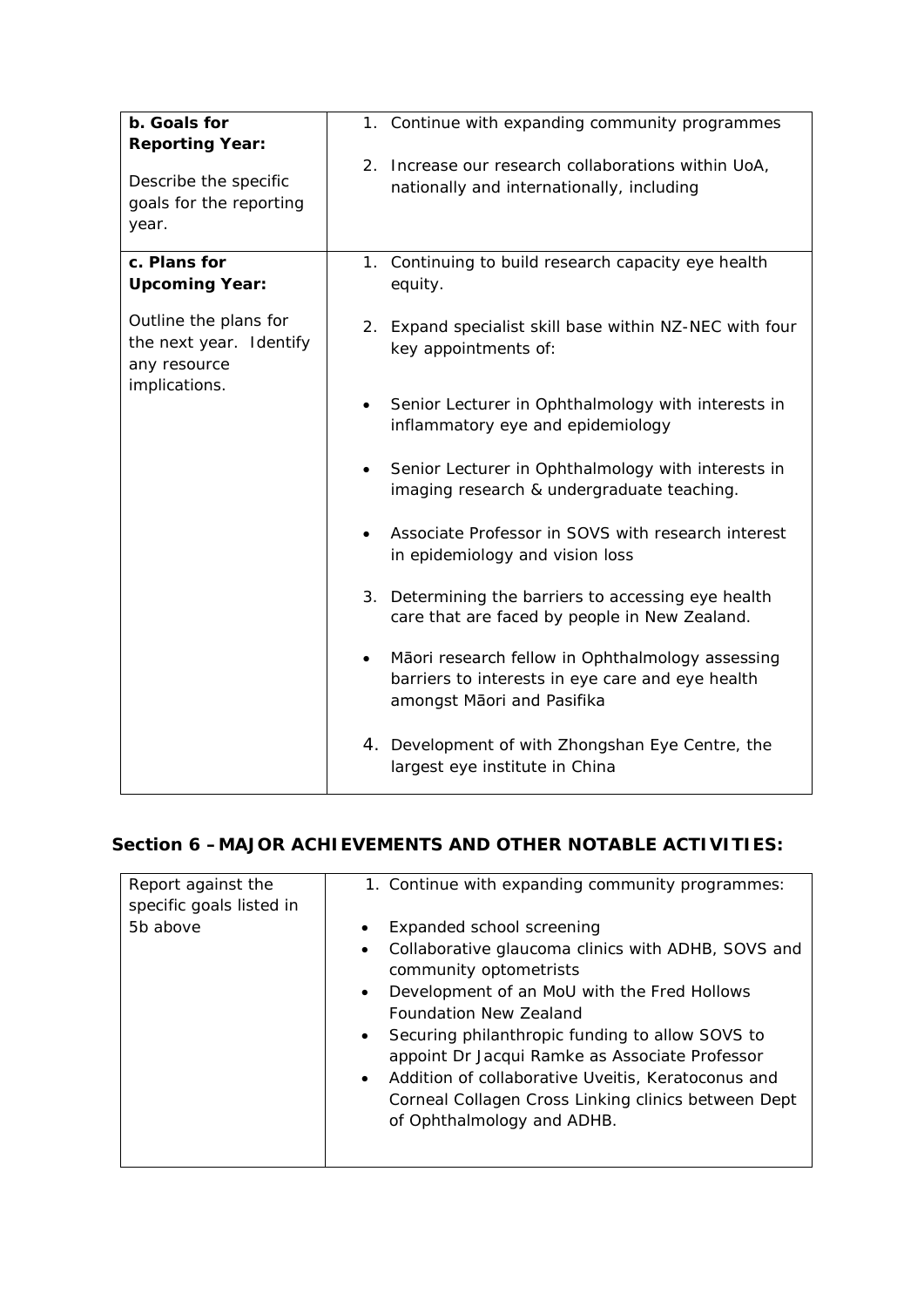|                                                                                                                                                                                                     | 2. Increase our research collaborations within UoA,<br>nationally and internationally<br>Medical University of Wenzhou, China<br>$\bullet$<br>Dr Jie Zhang and Prof CNJ McGhee development of<br>$\bullet$<br>research/teaching collaborations with, and invitation<br>to, Zhongshan Eye Centre, the largest eye institute<br>in China<br>Further collaborations with Johns Hopkins - Dr Stuti<br>$\bullet$<br>Misra and Prof Charles McGhee<br>Dr Niederer represented New Zealand in the<br>$\bullet$<br>Australia/NZ Expert Panel on Management of JIA-<br>associated Uveitis to develop a consensus statement                               |
|-----------------------------------------------------------------------------------------------------------------------------------------------------------------------------------------------------|-------------------------------------------------------------------------------------------------------------------------------------------------------------------------------------------------------------------------------------------------------------------------------------------------------------------------------------------------------------------------------------------------------------------------------------------------------------------------------------------------------------------------------------------------------------------------------------------------------------------------------------------------|
|                                                                                                                                                                                                     | on management of JIA-associated Uveitis (the most<br>common cause of uveitis in children).<br>Professor Colin Green Science Advisor - Greenlane<br>$\bullet$<br>Research and Education Fund.                                                                                                                                                                                                                                                                                                                                                                                                                                                    |
| Summary of major<br>developments and<br>achievements. Identify<br>how these activities<br>contribute to the                                                                                         | Community activities are continuing to expand with the<br>school screening programme now testing approx. 4,500<br>Auckland school children each year, and a number of new<br>initiatives planned for 2020.                                                                                                                                                                                                                                                                                                                                                                                                                                      |
| research capability of<br>the department or<br>faculty (beyond what                                                                                                                                 | Professor Charles McGhee, Director of NZ-NEC was<br>the recipient of several prestigious awards:<br>FRSNZ - Fellow of the Royal Society Te Aparangi,<br>1.                                                                                                                                                                                                                                                                                                                                                                                                                                                                                      |
| would be achieved<br>through the activities of<br>the individual<br>members). Please<br>provide greater detail<br>for anything<br>noteworthy that may<br>give useful publicity to<br>the University | New Zealand<br>ONZM - Officer of New Zealand Order of Merit for<br>2.<br>contributions to ophthalmology<br>International Gold Medal Award of Chinese<br>3.<br>Ophthalmological Society - In recognition of<br>outstanding contributions to world eye care,<br>education & support of Chinese ophthalmology<br>Immediate Past-President, Asia Pacific Academy<br>4.<br>of Ophthalmology (APAO) representing 83,000<br>ophthalmologists (40% of world) and 25<br>national/regional ophthalmology societies<br>Re-elected President: AAPPO - Association of Asia<br>5.<br>Pacific Professors of Ophthalmology (N= >70<br>Professors in the region) |
|                                                                                                                                                                                                     | Dr Rachael Niederer: recipient of School of Medicine<br>Distinguished Clinical Teacher Award 2019                                                                                                                                                                                                                                                                                                                                                                                                                                                                                                                                               |
|                                                                                                                                                                                                     | SOVS secured financial support from the Buchanan<br>Charitable Foundation to appoint Dr Jaqueline Ramke as an<br>Associate Professor in Public Eye Health. Jacqui is an<br>optometrist in eye health epidemiology (particularly in low-<br>income countries).                                                                                                                                                                                                                                                                                                                                                                                   |
|                                                                                                                                                                                                     | She is currently funded by a Rutherford Commonwealth<br>fellowship, at the London School of Hygiene & Tropical                                                                                                                                                                                                                                                                                                                                                                                                                                                                                                                                  |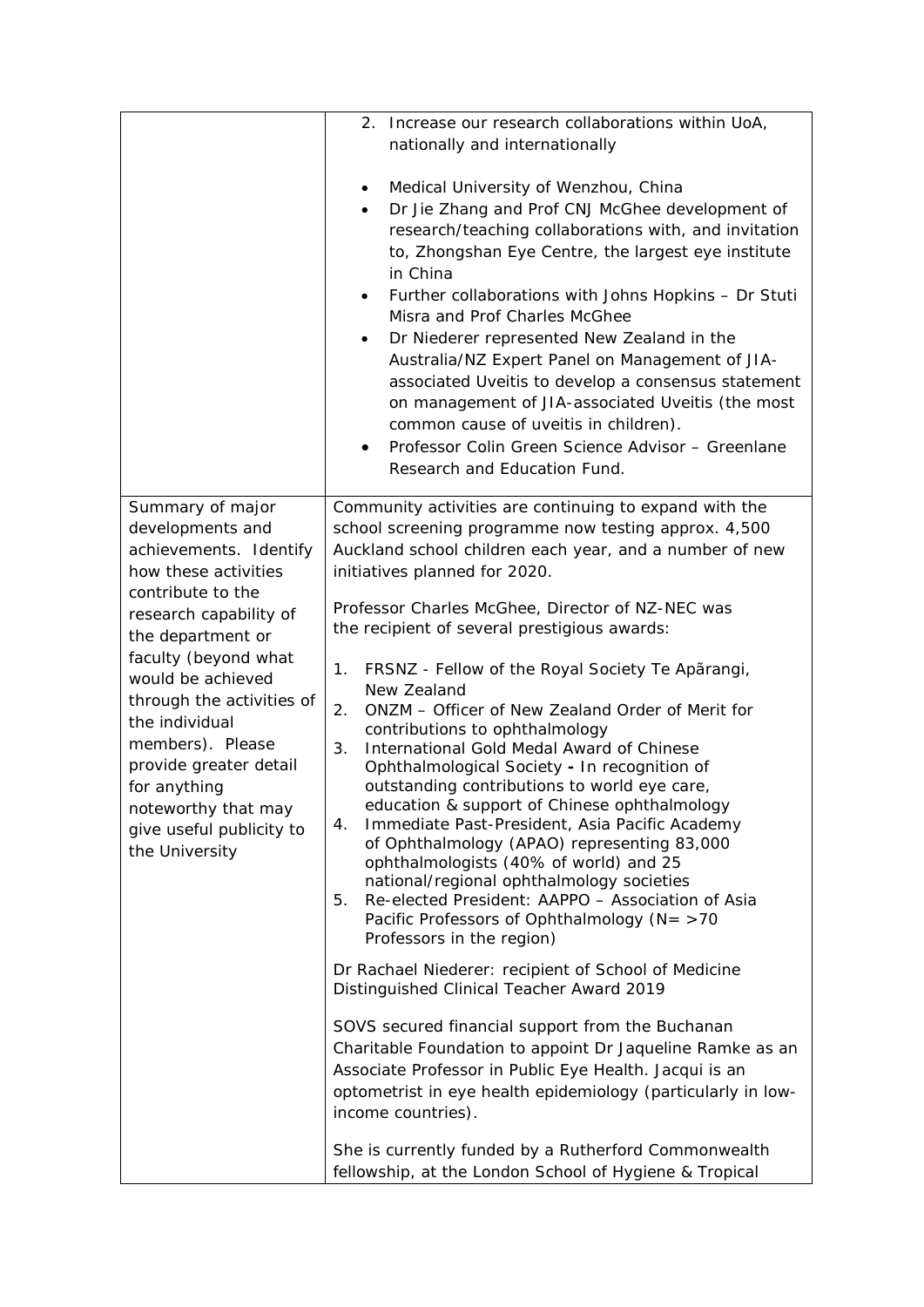| Medicine and will join SOVS towards the middle of 2020.<br>Jacqui will lead research initiatives in SOVS relating to eye<br>health inequity (both internationally and within Aotearoa<br>NZ) and will develop new teaching for the BOptom<br>programme on community eye health matters.                                                                                |
|------------------------------------------------------------------------------------------------------------------------------------------------------------------------------------------------------------------------------------------------------------------------------------------------------------------------------------------------------------------------|
| SOVS has also established a new Buchanan Charitable<br>Foundation Honours Project Prize, which will be awarded in<br>2020 to the best honours research project in the area of<br>community eye health in recognition of Buchanan<br>Charitable Foundation donation.                                                                                                    |
| In Nov 2019 the FDA (Federal Drug Administration) in the<br>US approved the MiSight contact lens as the first treatment<br>approved by them for slowing myopia progression in<br>children. The contact lens was designed and trialled within<br>SOVS (designed by John Phillips, trialled by Nicola Anstice<br>as her PhD). It was commercialised through UniServices. |
| Professor Paul Donaldson-Elected ICER Vice President Asia<br>Pacific                                                                                                                                                                                                                                                                                                   |
| Dr Julie Lim-Elected to Association for Research in Vison an<br>Ophthalmology Lens Programme Committee                                                                                                                                                                                                                                                                 |
| Dr Angus Grey - Conference Convenor for the 27th<br>Australian and New Zealand Society for Mass Spectrometry,<br>Auckland, NZ, Jan 30 - Feb 3 2019.                                                                                                                                                                                                                    |
| 7 senior academics within NZ-NEC ranked 'A' in the latest<br>PBRF round (4 ophthalmology, 2 SOVS, 1 MVL)                                                                                                                                                                                                                                                               |
| Appointment of Simone Freunelich (NgaPuhui and Tainui)<br>as a research fellow to develop research on aspects of<br>Maori/Pasifika eye health and barriers to attracting<br>Maori/Pasifika into Ophthalmology and Vision Science<br>careers.                                                                                                                           |
| 10 PhD (2 MVL, 5 Ophthalmology, 3 optometry)                                                                                                                                                                                                                                                                                                                           |
| 4 MD and 2 BMedSc completions                                                                                                                                                                                                                                                                                                                                          |
| Several staff within NZ-NEC promoted in 2019                                                                                                                                                                                                                                                                                                                           |
| Senior lecturer above the bar:<br>Ehsan Vaghefi, Julie Lim, Stuti Misra<br>Senior Research Fellow<br>Jie Zhang                                                                                                                                                                                                                                                         |
| Student successes:<br>Yadi Chen: finalist UoA 3 minute thesis competition<br>Alyssa Lie: Received HOPE Selwyn Foundation<br>٠<br>Scholarship in Ageing Research. Also two travel<br>awards National Foundation for Eye Research Young                                                                                                                                  |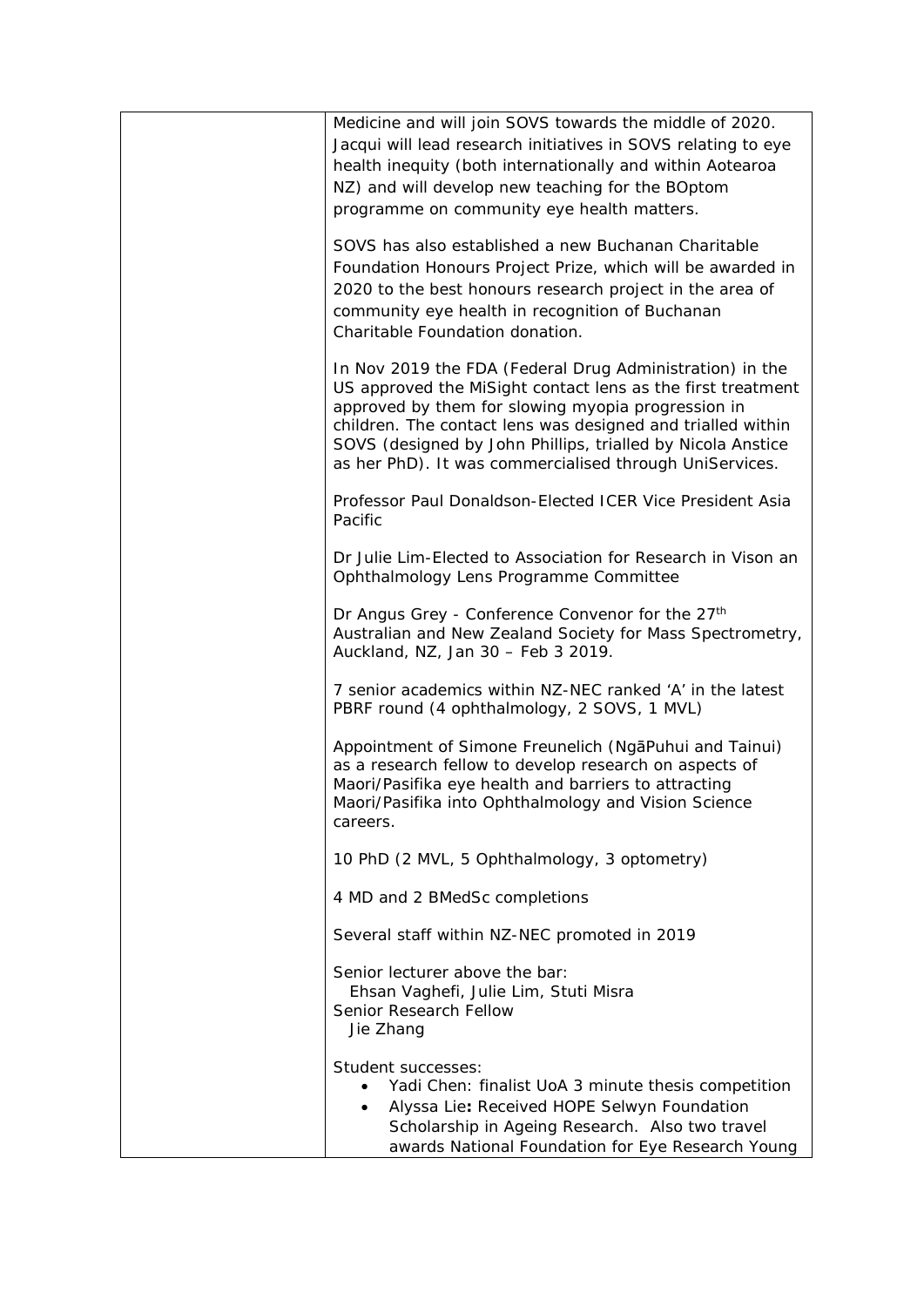|                                                                         | Investigator Travel Award and the Sir John Logan<br>Campbell Medical Trust Award                                                                                                                                                                               |
|-------------------------------------------------------------------------|----------------------------------------------------------------------------------------------------------------------------------------------------------------------------------------------------------------------------------------------------------------|
|                                                                         | Several high profile international guest lecturers have<br>presented at NZ-NEC seminars in 2018:<br>Professor Michael Kalloniatis, Director Centre for Eye                                                                                                     |
|                                                                         | Health, University of New South Wales, Sydney,<br>Australia<br>Dr Natoli, Lectures in Genetics and Cell Biology, ANU<br>Medical School, Canberra, Australia<br>Dr Art Epstein, Director of Clinical Research, Phoenix<br>$\bullet$<br>Eye Centre, Arizona, USA |
|                                                                         | Members of NZ-NEc were invited to speak at several<br>international meetings in 2019 including medal and keynote<br>lectures:                                                                                                                                  |
|                                                                         | Professor Colin Green<br>RANZCO NZ<br>$\bullet$<br>Invited Speaker - Inflammasome Therapeutics<br>$\bullet$<br>Summit. Boston USA<br>Invited Speaker - Australia and New Zealand<br>Cornea Engineering Group                                                   |
|                                                                         | ARVO 2019, Vancouver Canada<br>Professor Colin Green, Dr Julie Lim, Professor Paul<br>Donaldson, A/P IIva Rupenthal                                                                                                                                            |
|                                                                         | Members of the Molecular Vision Laboratory organised the<br>International Conference on the Lens, held in Kona, Hawaii,<br><b>USA</b>                                                                                                                          |
|                                                                         | Professor Charles McGhee<br>Plenary Lecture, 1st International Conference in<br>Clinical Research in Ophthalmology (ICCRO),<br>Guangzhou, China                                                                                                                |
|                                                                         | Plenary Lecture 24 <sup>th</sup> Congress of the Chinese<br>$\bullet$<br>Ophthalmological Society (CCOS), Suzhou<br>Keynote, The Professor Janet Marsden Memorial<br>$\bullet$<br>Symposium<br>European Society of Ophthalmology (SOE), Nice,                  |
|                                                                         | France<br>Plenary Session: APAO Bangkok, Thailand<br>Scientific chair for: RANZCO NZ annual conference,<br><b>ANZ Cornea Society</b>                                                                                                                           |
| Comment on any co-<br>operative commercial<br>activities, research with | Patented technology was licenced to OcuNexus in October<br>2019 by Buchannan Oculo-Therapeutics team (BOTU)                                                                                                                                                    |
| other University or<br>Government                                       | Contract research project with Dalmoral Pharmaceutical,<br>Australia completed by BOTU                                                                                                                                                                         |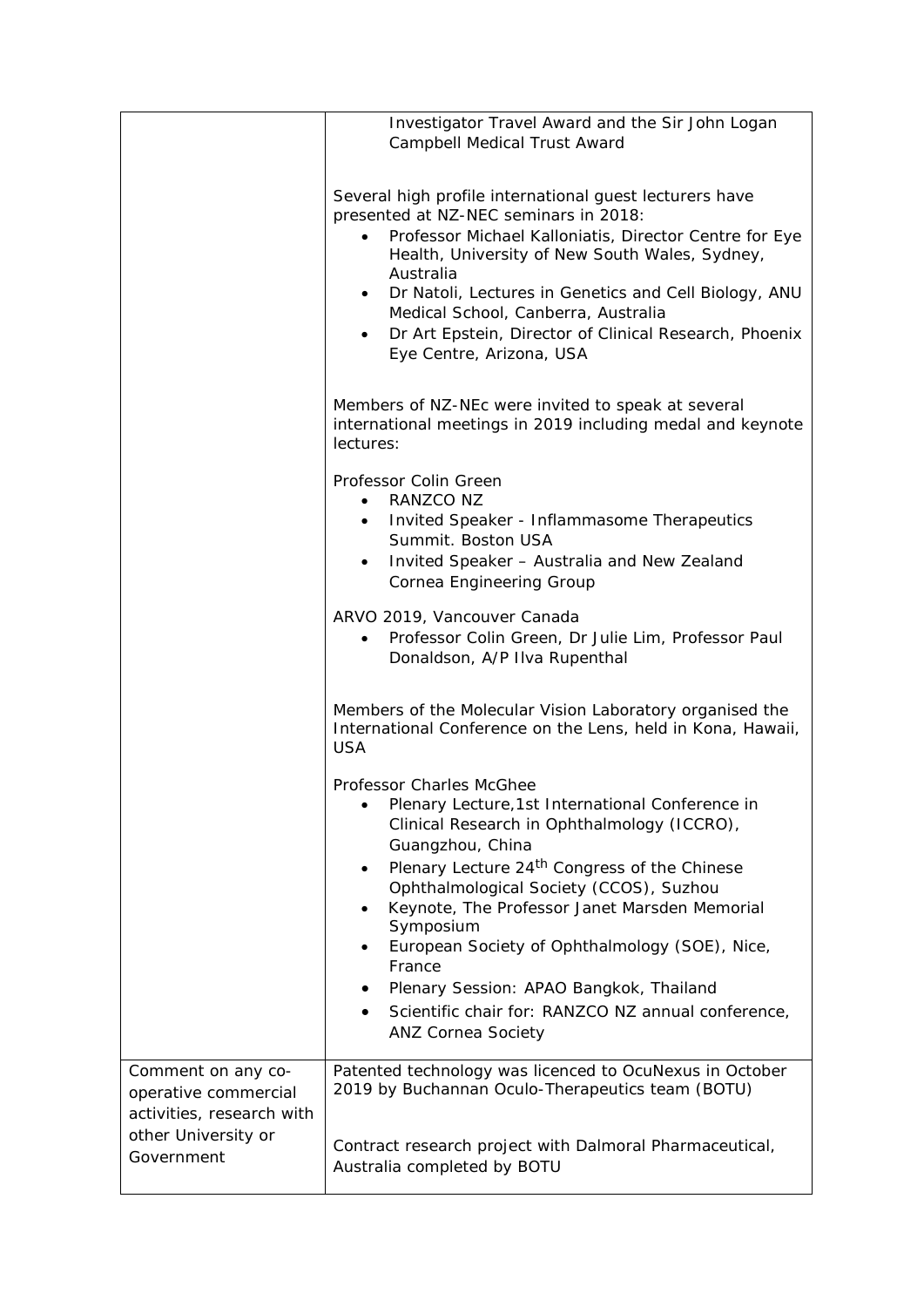| laboratories or research | A/P Jennifer Craig                                                                                       |
|--------------------------|----------------------------------------------------------------------------------------------------------|
| groups                   | Laboratoires Thea and TFOS Key Opinion Leader<br>$\bullet$                                               |
|                          | Continuing Education, Barcelona, Spain                                                                   |
|                          | Manuka Health, NZ<br>$\bullet$                                                                           |
|                          | E-Swin, France<br>$\bullet$                                                                              |
|                          | Aston University, Birmingham, UK                                                                         |
|                          | Universities of Montreal and Waterloo, Canada                                                            |
|                          | University of Melbourne, Australia<br>$\bullet$                                                          |
|                          |                                                                                                          |
|                          | Professor Colin Green                                                                                    |
|                          | Scientific support and trial design for two<br>$\bullet$                                                 |
|                          | UniServices Return on Science projects -                                                                 |
|                          | Pachymatrix and MSD diabetic Rat Strain.                                                                 |
|                          | Science Advisor - Greenlane Research and                                                                 |
|                          | <b>Education Fund.</b>                                                                                   |
|                          | Chief Scientist, OcuNexus Therapeutics Inc. (gave<br>$\bullet$                                           |
|                          | 35 presentations, attended JP Morgan Healthcare                                                          |
|                          | Meetings Jan 2019 San Francisco USA, attended                                                            |
|                          | meetings in Amsterdam and Boston, scientific and                                                         |
|                          | regulatory support for Nexagon® trials)                                                                  |
|                          | Professor Paul Donaldson and Dr Julie Lim                                                                |
|                          | Testing anti-cataract compound for Naucity                                                               |
|                          | Pharmaceuticals Inc.                                                                                     |
|                          |                                                                                                          |
| Comment on any           | Internationally A/P Jennifer Craig delivered the following                                               |
| courses given or         | courses/workshops/seminars:                                                                              |
| workshops and            | <b>BCLA Conference, Manchester</b>                                                                       |
| seminars held            | Incorporating TFOS DEWS II dry eye diagnosis into<br>clinical practice                                   |
|                          | Demodex diagnosis                                                                                        |
|                          | Wenshou Medical Universtiy, Wenshou,                                                                     |
|                          | University of New South Wales, Sydney, Australia                                                         |
|                          | SkiCPD Invited Continuing Education seminars, Chamonix,                                                  |
|                          | France                                                                                                   |
|                          | Dry Eye and Contact Lens Wear Online Module, on behalf of                                                |
|                          | the British Contact Lens Association, London, UK                                                         |
|                          | Shire Key Opinion Leader Continuing Education seminar,                                                   |
|                          | Montreal, Canada                                                                                         |
|                          |                                                                                                          |
|                          | Dr Jie Zhang and Professor Charles McGhee<br>Guangzhou initiative and key lab. Invited visit/lectures to |
|                          | develop research and teaching collaboration with China's                                                 |
|                          | largest eye institute - with aim of developing and MOU.                                                  |
|                          | Akiesh Gokul, Samantha Simkin, Sue Raynel                                                                |
|                          | Ophthalmic Technology Course, Dept of Ophthalmology,                                                     |
|                          | FMHS, UoA                                                                                                |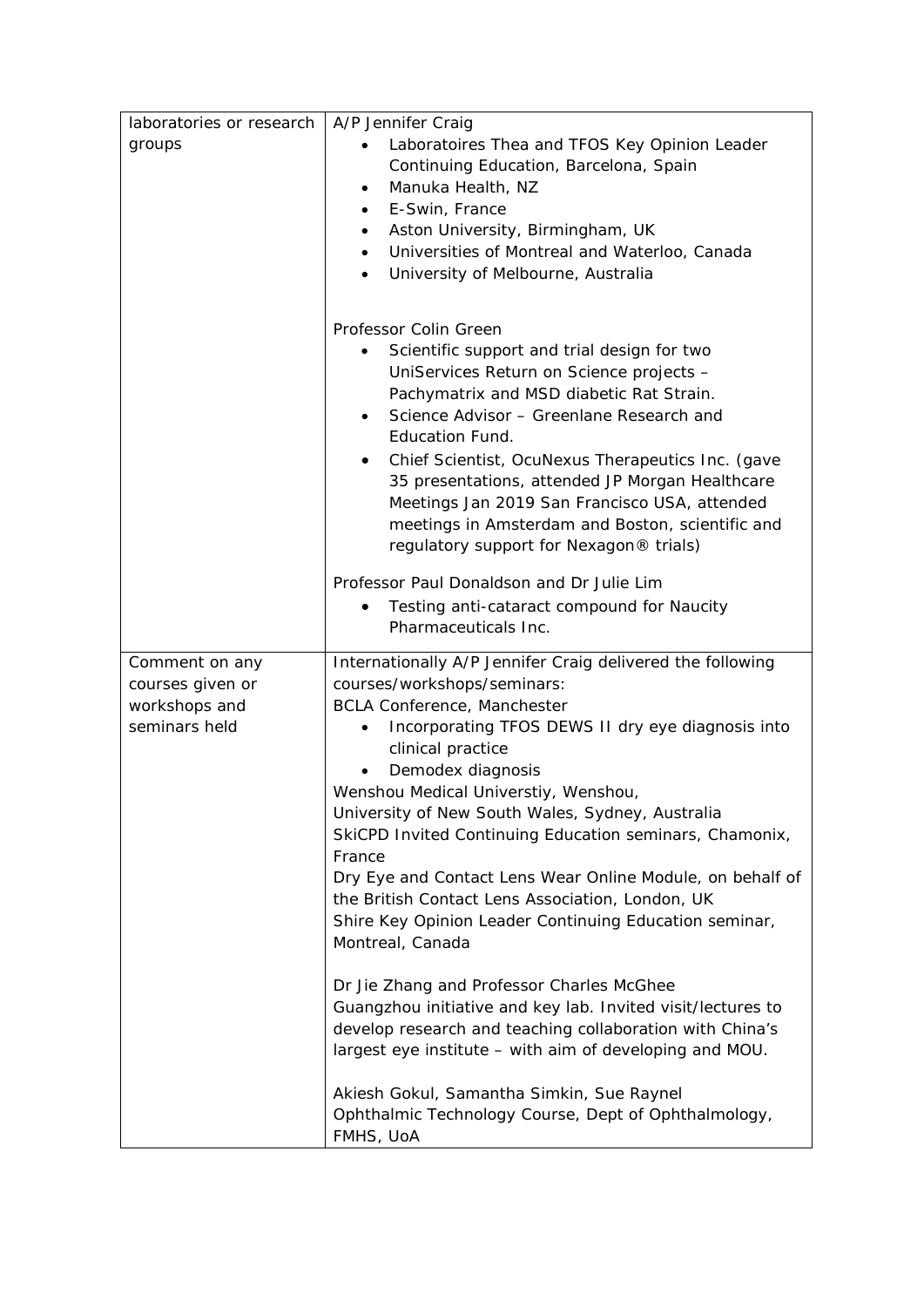### **Section 7 - Reviews**

| Date of last review                                                                                                                                                | August 2016                                                                                                                                                                                                                                                                                                                                                                                                                                                                                                                                                                                                                                                                                                                                                                                                                                                                                                                                                                                                                                                                                                                                                                                                                                                                                                                                                                                                                                                                                                            |
|--------------------------------------------------------------------------------------------------------------------------------------------------------------------|------------------------------------------------------------------------------------------------------------------------------------------------------------------------------------------------------------------------------------------------------------------------------------------------------------------------------------------------------------------------------------------------------------------------------------------------------------------------------------------------------------------------------------------------------------------------------------------------------------------------------------------------------------------------------------------------------------------------------------------------------------------------------------------------------------------------------------------------------------------------------------------------------------------------------------------------------------------------------------------------------------------------------------------------------------------------------------------------------------------------------------------------------------------------------------------------------------------------------------------------------------------------------------------------------------------------------------------------------------------------------------------------------------------------------------------------------------------------------------------------------------------------|
|                                                                                                                                                                    |                                                                                                                                                                                                                                                                                                                                                                                                                                                                                                                                                                                                                                                                                                                                                                                                                                                                                                                                                                                                                                                                                                                                                                                                                                                                                                                                                                                                                                                                                                                        |
| <b>Review</b><br><b>Recommendations</b><br>List the<br>recommendations of the<br>review and give an<br>update of progress on<br>addressing the<br>recommendations. | Submission of an HRC programme grant<br>1.<br>HRC programme grant by all members of NZ-NEC got to<br>final interview stage in both the 2018 and 2019 funding<br>round and the programme has been restructured and<br>resubmitted in the 2020 round.<br>2.<br>Role of Professor Steven Dakin needs to be<br>strengthened and clarified<br>Professor Dakin maintains a key role in NZ-NEC and has<br>collaborated widely on teaching and research<br>developments that perhaps were not emphasised<br>sufficiently in the previous report.<br>A number of current key roles and collaborations include:<br>Extensive discussion re: undergraduate and<br>postgraduate optometry teaching, specifically<br>glaucoma credentialing for UoA and community<br>optometrists.<br>Leading development of SOVS clinics in<br>collaboration with Dept. of Ophthalmology e.g.<br>2019's Dry Eye service at Grafton<br>Development of new HRC programme grant<br>$\bullet$<br>application relating to eye health inequity in 2021<br>Leading cross-disciplinary action on addressing<br>$\bullet$<br>under-representation of Maori in optometry.<br>Leading proposal to shift NZ-NEC focus to<br>emphasize need to tackle eye health inequity<br>Representative of NZ-NEC/University of Auckland<br>within lobbying organisations such as Eye Health<br>Aotearoa<br>Involvement in regional planning of ophthalmology<br>$\bullet$<br>services in Metropolitan Auckland in conjunction<br>with the Dept. of Ophthalmology and ADHB. |
|                                                                                                                                                                    | 3. Increase participation of School of Optometry<br>and Vision Science (SOVS) and Molecular<br>Vision Laboratory within the Centre, to<br>develop more collaborative research<br>opportunities for the future                                                                                                                                                                                                                                                                                                                                                                                                                                                                                                                                                                                                                                                                                                                                                                                                                                                                                                                                                                                                                                                                                                                                                                                                                                                                                                          |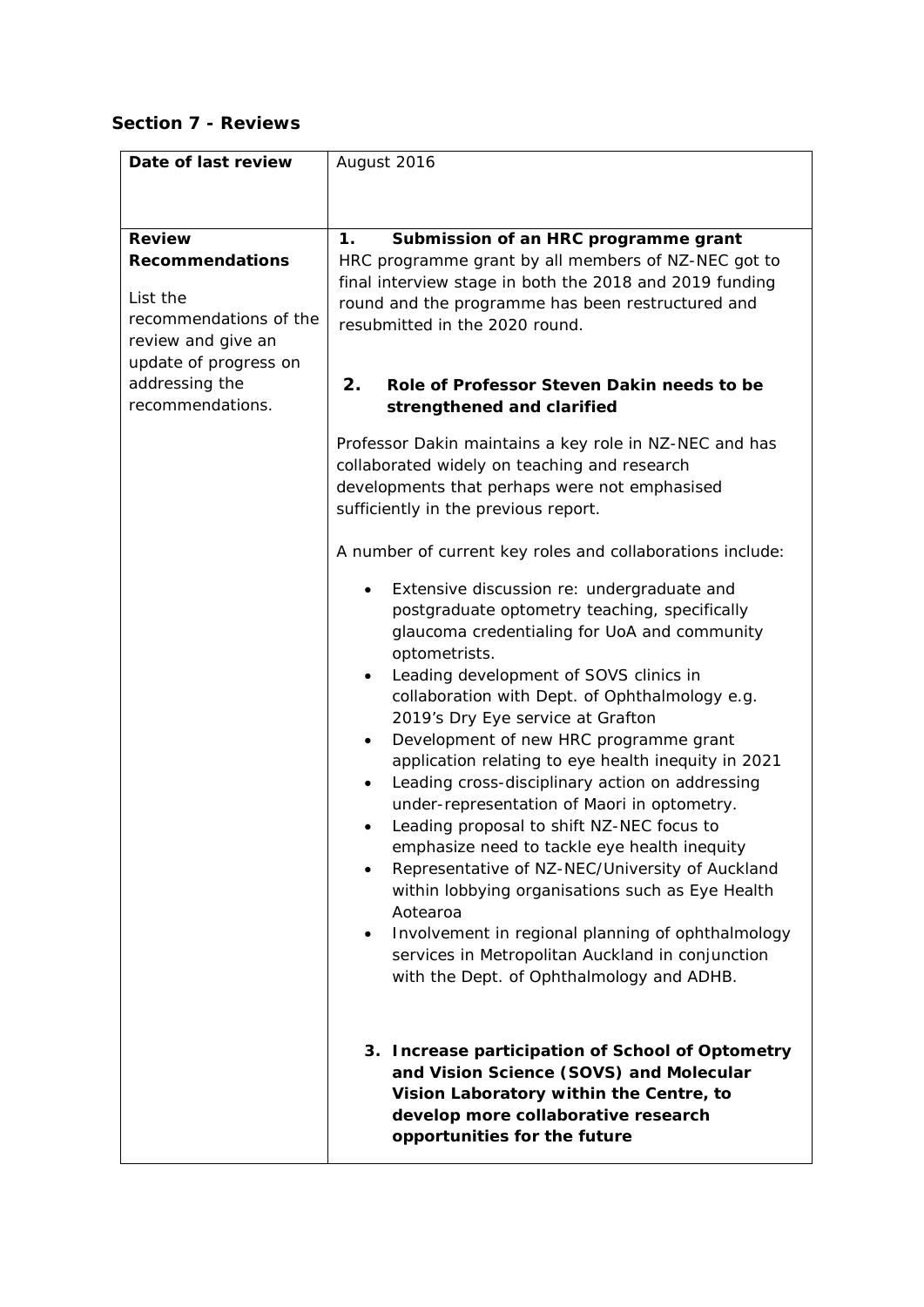| HRC programme grant by all members of NZ-NEC got to      |
|----------------------------------------------------------|
| final interview stage in 2019 funding round and          |
| resubmitted for 2020. Successful HRC project grant Prof  |
| Steven Dakin (SOVS) & Prof Helen Danesh-Meyer (Dept of   |
| Ophthalmology). Many collaborative grants received by    |
| members in NZ-NEC e.g. Dr Gus Grey, Prof Paul            |
| Donaldson, Zimei Wu and A/P IIva Rupenthal (AMRF); Dr    |
| Jiwon Hong, Dr Anthony Phillips, Prof John Windsor, Prof |
| Colin Green and A/P IIva Rupenthal (National Pancreas    |
| Foundation)                                              |
|                                                          |

### **Section 8 – FINANCIAL REPORT**

| State whether the Unit<br>or Centre has its own<br>Activity Centre/s and<br>list the Activity Centre/s<br>being used                                                                                 | NZ-NEC does not have its own cost centre |
|------------------------------------------------------------------------------------------------------------------------------------------------------------------------------------------------------|------------------------------------------|
| State sources of<br>funding, for example,<br>from research funds<br>from outside bodies,<br>from the Department or<br>Faculty, or other                                                              | N/A                                      |
| List any significant<br>resource allocation<br>decisions taken by the<br>Oversight Board during<br>this reporting year (if<br>applicable)                                                            | N/A                                      |
| Include a statement of<br>financial performance<br>(contact Faculty<br>Accountant for<br>assistance), or give a<br>clear explanation of the<br>reasons if there has<br>been no financial<br>activity | N/a                                      |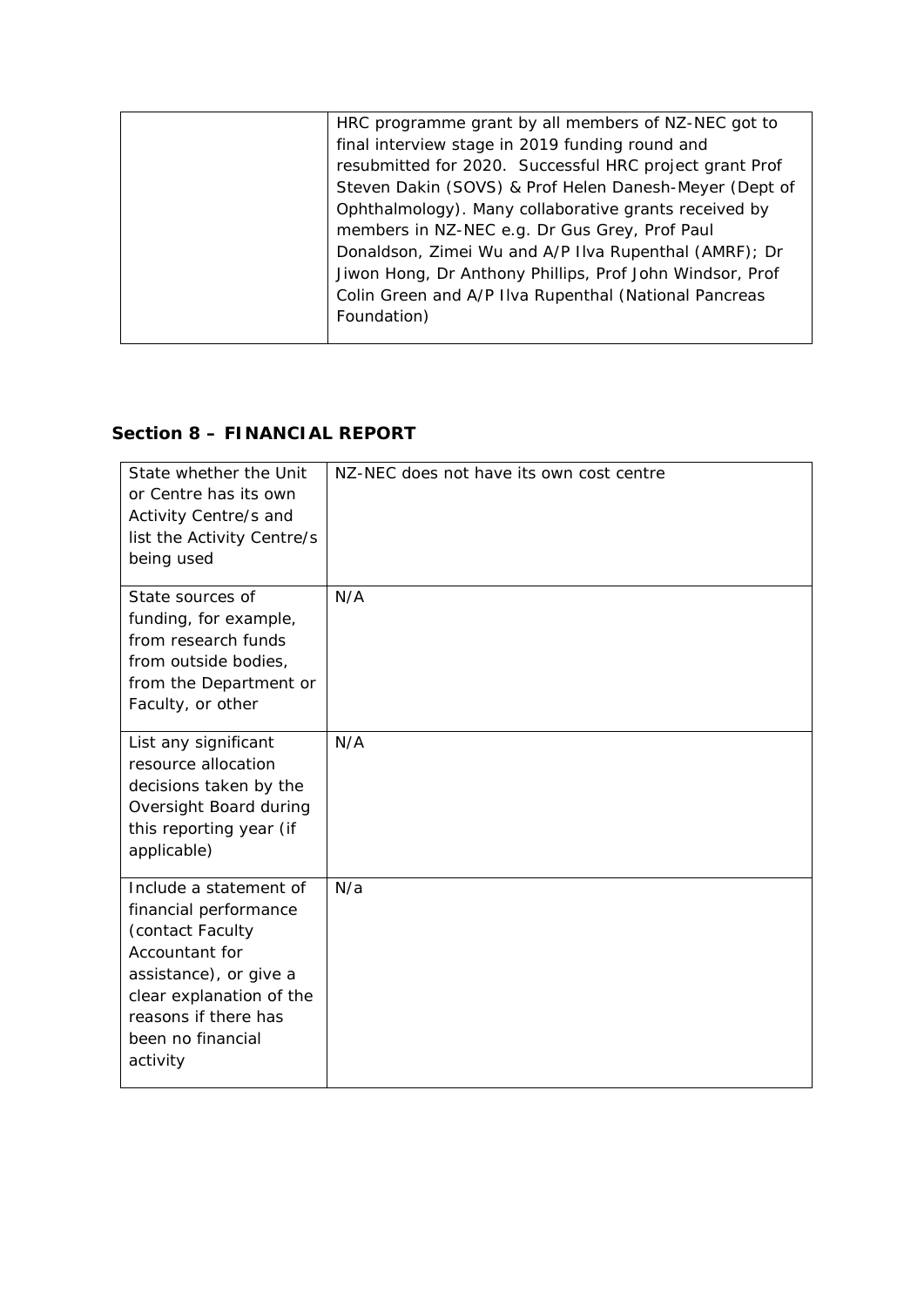## **Section 9 – RESEARCH OUTPUTS**

| Include a    | <b>Book Chapters:</b>                                              |                                                                                                                           |  |
|--------------|--------------------------------------------------------------------|---------------------------------------------------------------------------------------------------------------------------|--|
| list of      |                                                                    |                                                                                                                           |  |
| publications |                                                                    |                                                                                                                           |  |
| and other    | Sherwin T, Greene C, Green C and Kapadia K. One cell, two          |                                                                                                                           |  |
| research     | phenotypes: capturing pluripotency for corneal repair. In: Corneal |                                                                                                                           |  |
| outputs      |                                                                    | Regeneration - Therapy and Surgery. Ed: Jorge Alió. Springer 2019.                                                        |  |
|              |                                                                    | Peer review publications:                                                                                                 |  |
|              | 1.                                                                 | Muntz A, Subbaraman L, Craig JP, Jones L.                                                                                 |  |
|              |                                                                    | Cytomorphological assessment of the lid margin in relation                                                                |  |
|              |                                                                    | to symptoms, contact lens wear and lid wiper                                                                              |  |
|              |                                                                    | epitheliopathy. Ocul Surf. 2019 doi:                                                                                      |  |
|              |                                                                    | 10.1016/j.jtos.2019.12.001. [Epub ahead of print] PMID:                                                                   |  |
|              |                                                                    | 31821876                                                                                                                  |  |
|              | 2.                                                                 | Craig JP, Cruzat A, Cheung IMY, Watters GA, Wang MTM.                                                                     |  |
|              |                                                                    | Randomized masked trial of the clinical efficacy of MGO                                                                   |  |
|              |                                                                    | Manuka Honey microemulsion eye cream for the treatment                                                                    |  |
|              |                                                                    | of blepharitis. Ocul Surf. 2019 doi:                                                                                      |  |
|              |                                                                    | 10.1016/j.jtos.2019.11.009. [Epub ahead of print] PMID:<br>31759183                                                       |  |
|              |                                                                    |                                                                                                                           |  |
|              | 3.                                                                 | Muntz A, Purslow C, Wolffsohn JS, Craig JP Improved                                                                       |  |
|              |                                                                    | Demodex diagnosis in the clinical setting using a novel in                                                                |  |
|              |                                                                    | situ technique. Cont Lens Anterior Eye. 2019 doi:                                                                         |  |
|              |                                                                    | 10.1016/j.clae.2019.11.009. [Epub ahead of print] PMID:                                                                   |  |
|              |                                                                    | 31806355                                                                                                                  |  |
|              | 4.                                                                 | Wang MTM, Ormonde SE, Muntz A, Craig JP Diagnostic                                                                        |  |
|              |                                                                    | profile of tear osmolarity and inter-ocular variability for dry                                                           |  |
|              |                                                                    | eye disease. Clin Exp Ophthalmol. 2019 Nov 20. doi:                                                                       |  |
|              |                                                                    | 10.1111/ceo.13688. [Epub ahead of print] PMID: 31747111                                                                   |  |
|              | 5.                                                                 | Wang MTM, Dean SJ, Muntz A, Craig JP. Evaluating the                                                                      |  |
|              |                                                                    | diagnostic utility of evaporative dry eye disease markers.                                                                |  |
|              |                                                                    | Clin Exp Ophthalmol. 2019 Oct 31. doi: 10.1111/ceo.13671.                                                                 |  |
|              |                                                                    | [Epub ahead of print] PMID: 31671248                                                                                      |  |
|              |                                                                    |                                                                                                                           |  |
|              | 6.                                                                 | Wang MTM, Diprose WK, Craig JP. Epidemiologic research in<br>dry eye disease and the utility of mobile health technology. |  |
|              |                                                                    | JAMA Ophthalmol 2019.                                                                                                     |  |
|              |                                                                    | doi: 10.1001/jamaophthalmol.2019.4833 [Epub ahead of                                                                      |  |
|              |                                                                    | print] PMID: 31774466                                                                                                     |  |
|              |                                                                    |                                                                                                                           |  |
|              | 7.                                                                 | Wang MTM, Liu L, McPherson RA, Fuller JR, Craig JP.                                                                       |  |
|              |                                                                    | Therapeutic profile of a latent heat eyelid warming device<br>with temperature setting variation. Cont Lens Anterior Eye. |  |
|              |                                                                    | 2019 Sep 30. doi: 10.1016/j.clae.2019.09.004. [Epub ahead                                                                 |  |
|              |                                                                    | of print] PMID: 31578176                                                                                                  |  |
|              |                                                                    |                                                                                                                           |  |
|              | 8.                                                                 | Wang MTM, Thomson WM, Craig JP. Association between                                                                       |  |
|              |                                                                    | symptoms of xerostomia and dry eye in older people. Cont<br>Lens Anterior Eye. 2019 doi: 10.1016/j.clae.2019.09.002.      |  |
|              |                                                                    | [Epub ahead of print] PMID: 31542280                                                                                      |  |
|              |                                                                    |                                                                                                                           |  |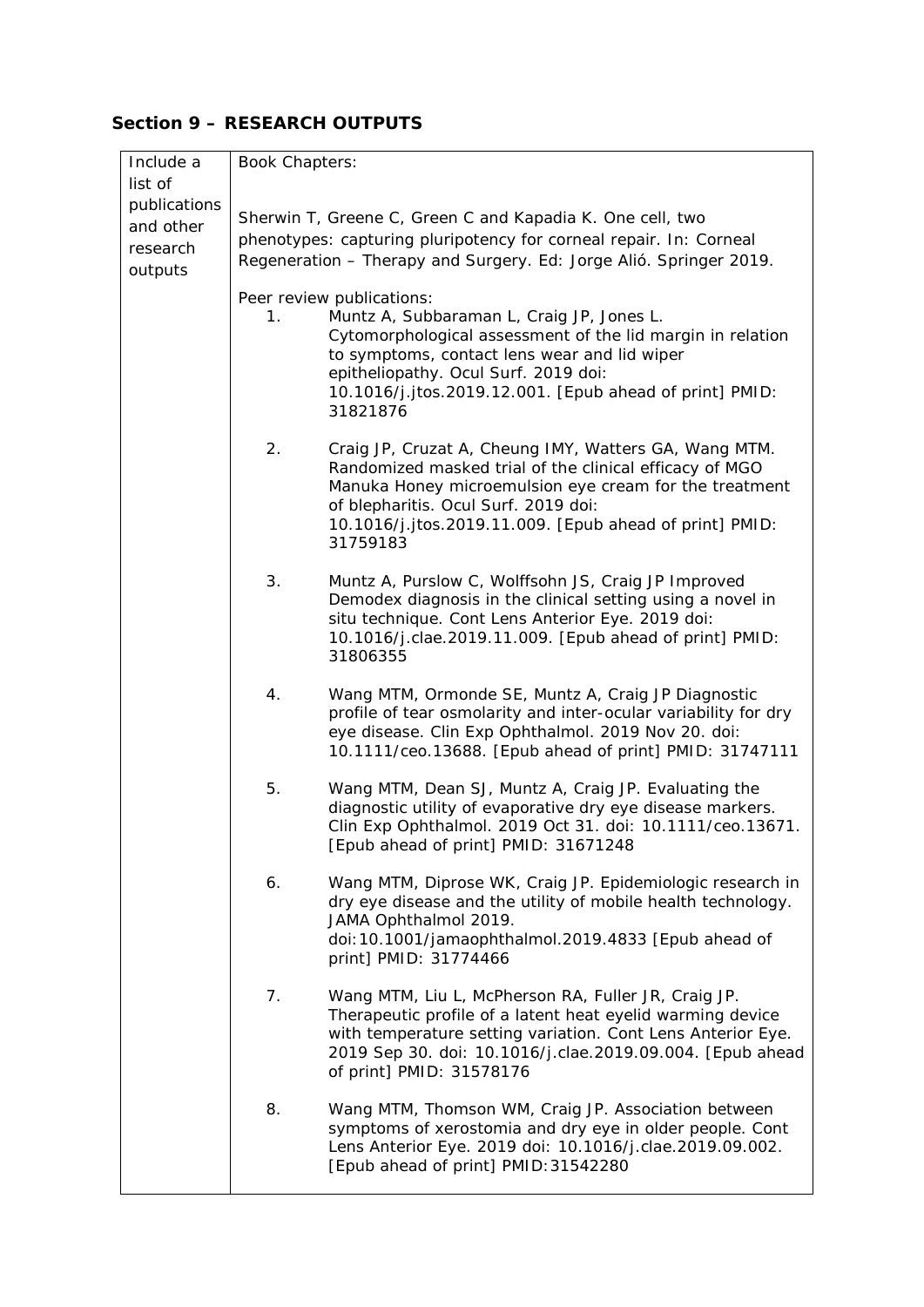| 9.  | Craig JP. Robert J Jacobs: a leader in New Zealand<br>optometric education. Clin Exp Optom. 2019 Aug 28. doi:<br>10.1111/cxo.12963. [Epub ahead of print] PMID: 31463951                                                                                                                                                                              |
|-----|-------------------------------------------------------------------------------------------------------------------------------------------------------------------------------------------------------------------------------------------------------------------------------------------------------------------------------------------------------|
| 10. | Zhang AC, de Silva MEH, McIsaac RJ, Roberts, L, Kamel J,<br>Craig JP, Busjia L, Downie, LE. Omega-3 polyunsaturated<br>fatty acid (PUFA) oral supplements for improving peripheral<br>nerve health: a systematic review and meta-analysis. Nutr<br>Rev. 2019 Sep 17. pii: nuz054. doi: 10.1093/nutrit/nuz054.<br>[Epub ahead of print] PMID: 31532492 |
| 11. | Turnbull PRK, Wong J, Feng J, Wang MTM, Craig JP. Effect of<br>virtual reality headset wear on the tear film: A randomised<br>crossover study. Cont Lens Anterior Eye. 2019<br>Dec; 42(6): 640-645. PMID: 31474438                                                                                                                                    |
| 12. | Wang MTM, Feng J, Wong J, Turnbull PR, Craig JP.<br>Randomised trial of the clinical utility of an eyelid massage<br>device for the management of meibomian gland<br>dysfunction. Cont Lens Anterior Eye. 2019 Dec; 42(6): 620-<br>624. PMD: 31358441                                                                                                 |
| 13. | Agarwal P, Craig JP, Krösser S, Eickhoff K, Swift S,<br>Rupenthal ID. Topical semifluorinated alkane based<br>azithromycin suspension for the management of ocular<br>infections. Eur J Pharm Biopharm. 2019 Sep; 142:83-91.<br>PMID: 31195132                                                                                                        |
| 14. | Wang MTM, Craig JP. Natural history of dry eye disease:<br>perspectives from interethnic comparison studies. Ocul Surf.<br>2019 Jul; 17(3): 424-433. PMID: 30965124                                                                                                                                                                                   |
| 15. | Agarwal P, Khun D, Krösser S, Eickhoff K, Wells FS, Willmott<br>GR, Craig JP, Rupenthal ID. Preclinical studies evaluating<br>the effect of semifluorinated alkanes on ocular surface and<br>tear fluid dynamics. Ocul Surf. 2019 Apr; 17(2): 241-249.<br>PMID: 30831252                                                                              |
| 16. | Wang MTM, Craig JP. Registered and published outcomes of<br>randomized trials in ophthalmology. JAMA Ophthalmol. 2019<br>May 1;137(5):557-558. PMID: 30946428                                                                                                                                                                                         |
| 17. | Craig JP, Wang MTM. TFOS DEWS II and beyond - utilising<br>evidence base to inform the management of dry eye<br>disease. Optometry in Practice. 2019 Mar; 20(1): 1-12.                                                                                                                                                                                |
| 18. | Ganesalingam K, Ismail S, Sherwin T, Craig JP. Molecular<br>evidence for the role of inflammation in Dry Eye Disease.<br>Clin Exp Optom. 2019 Sep; 102(5): 446-454. Review. PMID:<br>30630216                                                                                                                                                         |
| 19. | Cohn GS, Corbett D, Tenen A, Coroneo M, McAlister J, Craig<br>JP, Gray T, Kent D, Murray N, Petsoglou C, Baba SN,<br>Holland EJ. Randomized, controlled, double-masked,<br>multicenter, pilot study evaluating safety and efficacy of<br>intranasal neurostimulation for dry eye disease. Invest                                                      |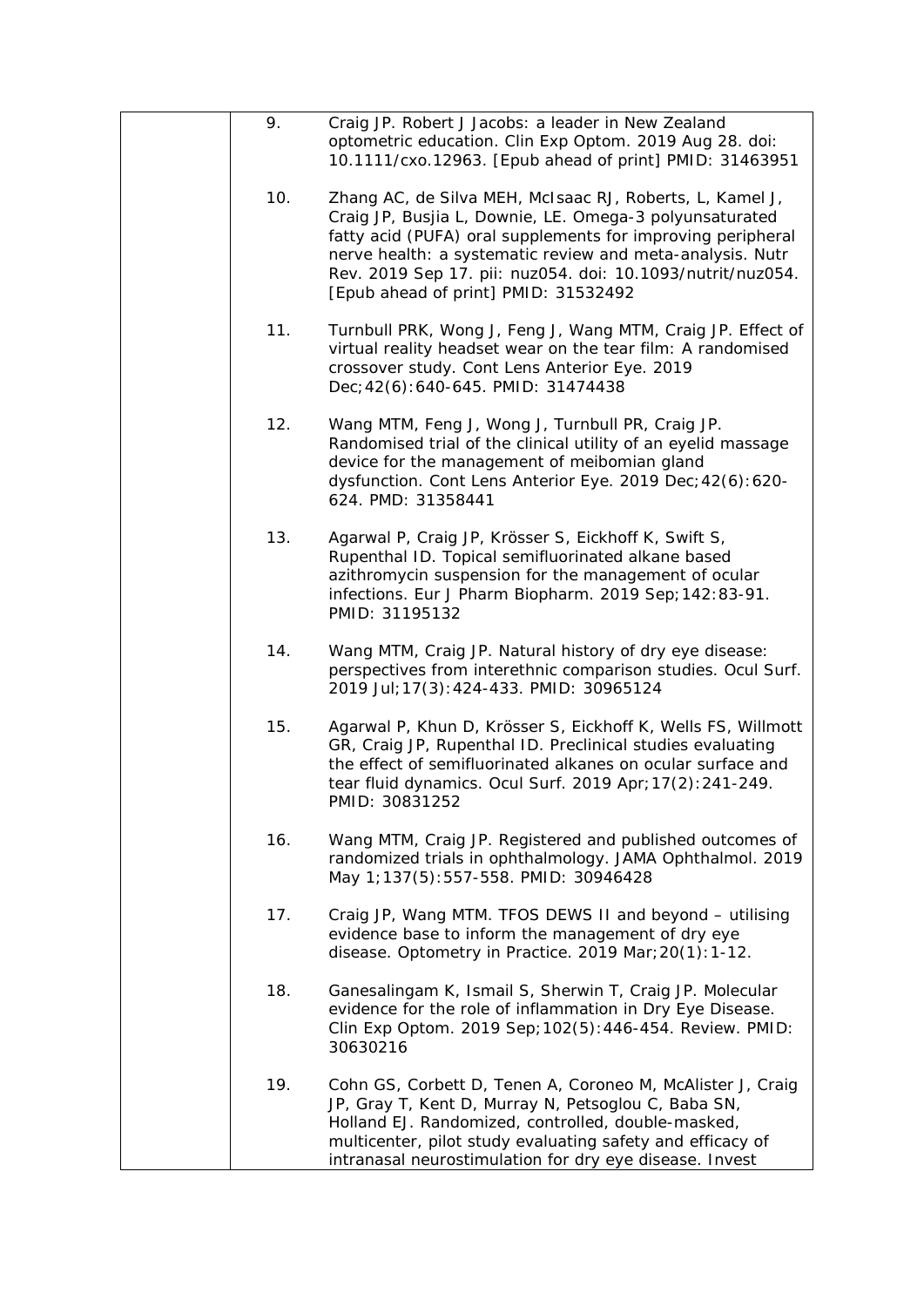|     | Ophthalmol Vis Sci. 2019 Jan 2;60(1):147-153. PMID:<br>30629728                                                                                                                                                                                                                      |
|-----|--------------------------------------------------------------------------------------------------------------------------------------------------------------------------------------------------------------------------------------------------------------------------------------|
| 20. | Craig JP, Lim J, Han A, Tien L, Xue AL, Wang MTM. Ethnic<br>differences between the Asian and Caucasian ocular surface:<br>a co-located adult population cohort study Ocul Surf. 2019<br>Jan; 17(1): 83-88. PMID: 30253249                                                           |
| 21. | Kim JS, Wang MTM, Craig JP. Exploring the Asian ethnic<br>predisposition to dry eye disease in a pediatric population.<br>Ocul Surf. 2019 Jan; 17(1): 70-77. PMID: 30219270                                                                                                          |
| 22. | Wang MTM, Xue AL, Craig JP. Screening utility of a rapid<br>non-invasive dry eye assessment algorithm. Cont Lens<br>Anterior Eye. 2019 Oct; 42(5): 497-501. PMID: 30473321                                                                                                           |
| 23. | Wang MTM, Xue AL, Craig JP. Comparative Evaluation of 5<br>Validated Symptom Questionnaires as Screening<br>Instruments for Dry Eye Disease. JAMA Ophthalmol. 2019<br>Feb 1; 137(2): 228-229. PMID: 30419082                                                                         |
| 24. | Ganesalingam K, Ismail S, Craig JP, Sherwin T. Use of a<br>purpose-built impression cytology device for gene<br>expression quantification at the ocular surface using<br>Quantitative PCR and Droplet Digital PCR. Cornea. 2019<br>Jan; 38(1): 127-133. PMID: 30346340               |
| 25. | Wang MTM, Dean SJ, Xue AL, Craig JP. Comparative<br>performance of lid wiper epitheliopathy and corneal staining<br>in detecting dry eye disease. Clin Exp Ophthalmol.<br>2019;47(4):546-548. PMID: 30345580                                                                         |
| 26. | Ziaei M, Gokul A, Patel DV, McGhee CN. Peripheral Cornea<br>Crosslinking Prior to Keratoplasty to Reduce the Risk of<br>Recurrent Ectasia. Medical Hypothesis, Discovery &<br>Innovation in Ophthalmology journal 2020 (In press)                                                    |
| 27. | Han JV, Patel DV, Liu K, Kim BZ, Sherwin T, McGhee CNJ.<br>Auckland Cataract Study IV: Practical Application of NZCRS<br>Cataract Risk Stratification to Reduce Phacoemulsification<br>Complications. Clinical and Experimental Ophthalmology<br>2019 (Epub ahead of print)          |
| 28. | Ziaei M, Gokul A, Vellara H, Patel DV, McGhee CN.<br>Prospective Two Year Study of Accelerated Pulsed<br>Transepithelial Corneal Cross-Linking outcomes for<br>Keratoconus. Eye (In press)                                                                                           |
| 29. | Ziaei M, Vellara HR, Gokul A, Ali NQ, McGhee CN, Patel DV.<br>Comparison of corneal biomechanical properties following<br>penetrating keratoplasty and deep anterior lamellar<br>keratoplasty for keratoconus. Clinical and Experimental<br>Ophthalmology 2019 [Epub ahead of print] |
| 30. | Han JV, Patel DV, Squirrell D, McGhee CNJ. Topical NSAIDs<br>are not the mainstay of prophylaxis and treatment for<br>pseudophakic cystoid macular oedema: Response. Clinical                                                                                                        |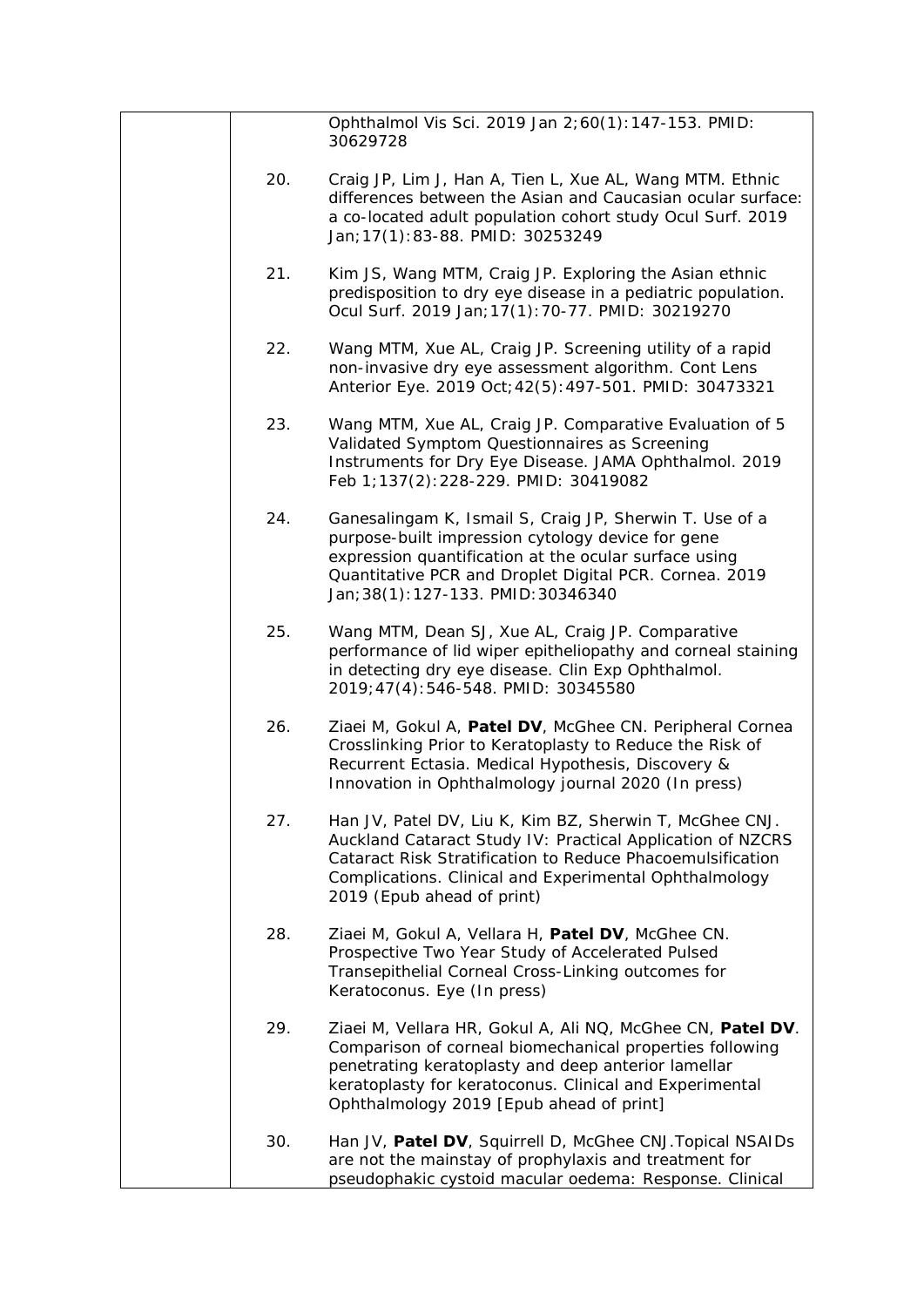|     | and Experimental Ophthalmology 2019 [Epub ahead of<br>print]                                                                                                                                                                                                                                               |
|-----|------------------------------------------------------------------------------------------------------------------------------------------------------------------------------------------------------------------------------------------------------------------------------------------------------------|
| 31. | McGhee CN, Zhang J, Patel DV. A perspective of<br>contemporary cataract surgery: the most common surgical<br>procedure in the world. Journal of the Royal Society of New<br>Zealand 2019 (In press)                                                                                                        |
| 32. | Zhang J, Patel DV, McGhee CNJ. The Rapid Transformation<br>of Transplantation for Corneal Endothelial Diseases: An<br>Evolution from Penetrating to Lamellar to Cellular<br>Transplants. Asia-Pacific Journal of Ophthalmology<br>$2019;8(6):441-447$                                                      |
| 33. | Lu LM, Boyle AB, Niederer RL, Brookes NH, McGhee CN,<br>Patel DV. Repeat corneal transplantation in Auckland, New<br>Zealand: indications, visual outcomes and risk factors for<br>repeat keratoplasty failure. Clinical and Experimental<br>Ophthalmology 2019; 47(8): 987-994.                           |
| 34. | Ziaei M, Gokul A, Vellara HV, Patel DV, McGhee CN.<br>Prospective Two Year Study of Clinical Outcomes Following<br>Epithelium-off Pulsed versus Continuous Accelerated Corneal<br>Crosslinking for Keratoconus. Clinical and Experimental<br>Ophthalmology 2019; 47(8): 980-986                            |
| 35. | Han JV, Patel DV, Squirrell D, McGhee CN. Cystoid macular<br>oedema following cataract surgery: A review. Clinical and<br>Experimental Ophthalmology 2019; 47(3): 346-356                                                                                                                                  |
| 36. | Ng H, Mathan J, Patel DV. Acute Corneal Hydrops. JAMA<br>Ophthalmology 2019 (In press)                                                                                                                                                                                                                     |
| 37. | Han JV, Patel DV, Wallace HB, Kim BZ, Sherwin T, McGhee<br>CNJ. Auckland Cataract Study III: Refining Preoperative<br>Assessment With Cataract Risk Stratification to Reduce<br>Intraoperative Complications. Am J Ophthalmol.<br>2019; 200: 253-254.                                                      |
| 38. | Zhang J, McGhee CN, Patel DV. The Molecular Basis of<br>Fuchs' Endothelial Corneal Dystrophy. Molecular Diagnosis &<br>Therapy 2019; 23(1): 97-112                                                                                                                                                         |
| 39. | Patel DV, Zhang J, McGhee CN. In vivo confocal microscopy<br>of the inflamed anterior segment: a review of clinical and<br>research applications. Clinical and Experimental<br>Ophthalmology 2019; 47(3): 334-345                                                                                          |
| 40. | Zhu M, Tay ML, Callon K, Tuari D, Zhao L, Dray M, Zhang J,<br>Munro J, Young S, Coleman B, Patel DV, Cornish J, Musson<br>D. Overlay Repair with a Novel Collagen Scaffold Improves<br>the Quality of Healing in a Rat Rotator Cuff Repair Model.<br>Journal of Shoulder and Elbow Surgery 2019 (In press) |
| 41. | Han JV, Patel DV, Wallace HB, Kim BZ, Sherwin T, McGhee<br>CN. Auckland Cataract Study III: refining preoperative<br>assessment with cataract risk stratification to reduce                                                                                                                                |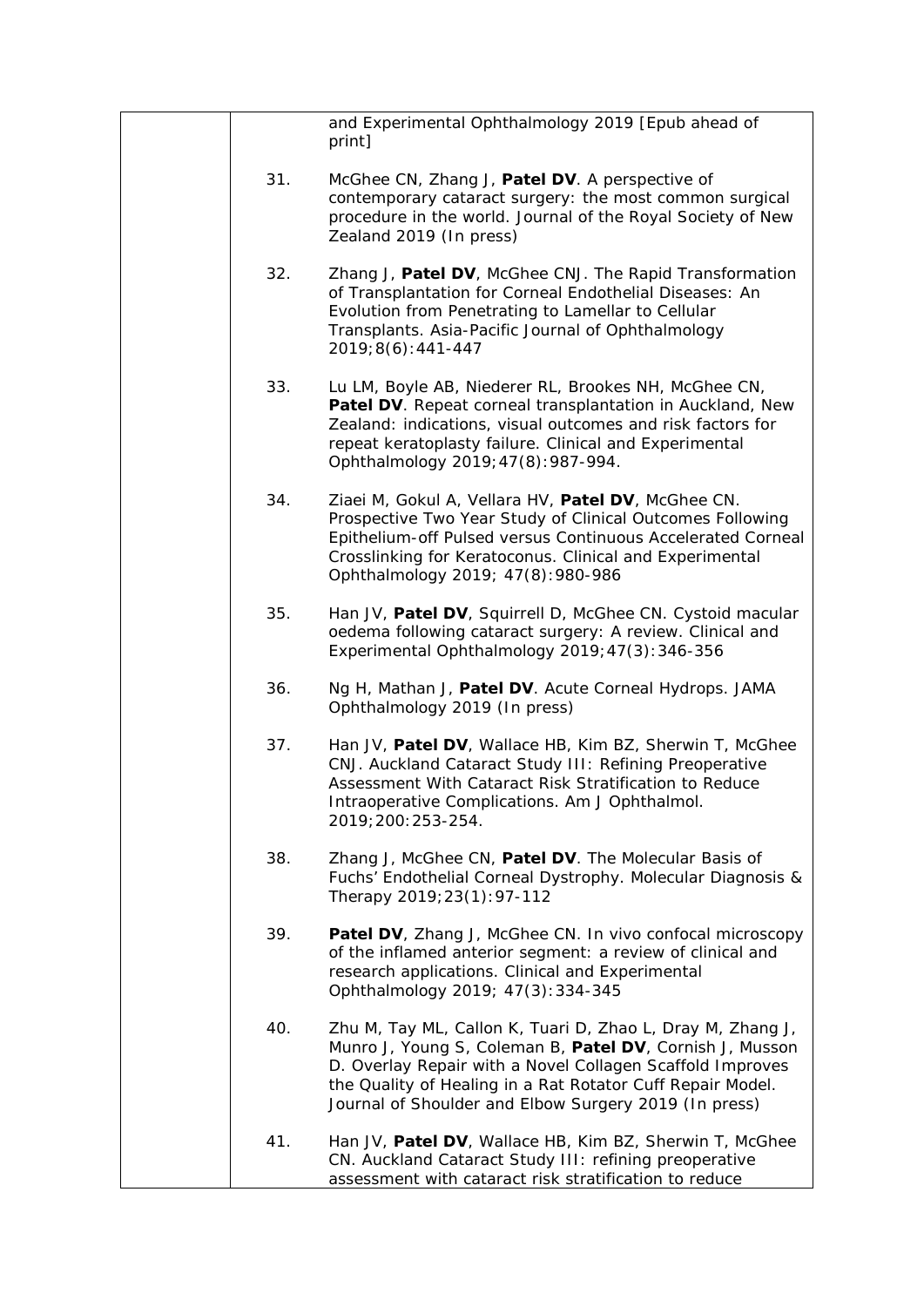|     | intraoperative complications. American Journal of<br>Ophthalmology 2019; 197: 114-120.                                                                                                                                                                                                                                                                                                                                            |
|-----|-----------------------------------------------------------------------------------------------------------------------------------------------------------------------------------------------------------------------------------------------------------------------------------------------------------------------------------------------------------------------------------------------------------------------------------|
| 42. | Anderson, D.M., Nye-Wood, M.G., Rose, K.L., Donaldson,<br>P.J., Grey, A.C., Schey, K.L., 2019. MALDI imaging mass<br>spectrometry of b- and g-crystallins in the ocular lens.<br>Journal of Mass Spectrometry (Epub ahead of print),<br>10.1002/jms.4473.                                                                                                                                                                         |
| 43. | Boughton, B.A., Thomas, O.R.B., Demarais, N.J., Trede, D.,<br>Swearer, S.E., Grey, A.C., 2019. Detection of small<br>molecule concentration gradients in ocular tissues and<br>humours. Journal of Mass Spectrometry (Epub ahead of<br>print), 10.1002/jms.4460.                                                                                                                                                                  |
| 44. | Demarais, N.J., Donaldson, P.J., Grey, A.C., 2019. Age-<br>related spatial differences of human lens UV filters revealed<br>by negative ion mode MALDI imaging mass spectrometry.<br>Experimental Eye Research 184, 146-151,<br>10.1016/j.exer.2019.04.016.                                                                                                                                                                       |
| 45. | Heikkinen, E.M., Auriola, S., Ranta, V.-P., Demarais, N.J.,<br>Grey, A.C., del Amo, E.M., Toropainen, E., Vellonen, K.-S.,<br>Urtti, A., Ruponen, M., 2019. Distribution of small molecular<br>weight drugs into the porcine lens: studies on imaging mass<br>spectrometry, partition coefficients, and implications in<br>ocular pharmacokinetics. Molecular Pharmaceutics 16, 3968-<br>3976, 10.1021/acs.molpharmaceut.9b00585. |
| 46. | Pan X, Lie AL, White TW, Donaldson PJ, Vaghefi E.<br>Development of an in vivo magnetic resonance imaging and<br>computer modelling platform to investigate the physiological<br>optics of the crystalline lens. Biomed Opt Express.<br>2019; 10: 4462-4478.                                                                                                                                                                      |
| 47. | Squirrell, D., Hill, S., Song, E., Xie, L., Alshaikhi, M., &<br>Vaghefi, E. (2019). Primary grading of diabetic retinopathy<br>from retinal images using a custom designed CNN: The<br>Auckland experience. In CLINICAL AND EXPERIMENTAL<br>OPHTHALMOLOGY Vol. 47 (pp. 152).                                                                                                                                                      |
| 48. | Hill, S., Vaghefi, E., Kersten, H., & Squirrell, D. (2019).<br>Multi-input artificial intelligence design for multi-modal<br>retinal imaging diagnosis of intermediate dry age related<br>macular degeneration. In CLINICAL AND EXPERIMENTAL<br>OPHTHALMOLOGY Vol. 47 (pp. 61-62).                                                                                                                                                |
| 49. | Hill, S., Mullins, P., Schmiedel, O., Alshaikhi, M., Vaghefi, E.,<br>& Squirrell, D. (2019). Epidemiology of diabetic retinopathy<br>and maculopathy in Auckland, New Zealand: a regional<br>photo-screening program 2006-2018. In CLINICAL AND<br>EXPERIMENTAL OPHTHALMOLOGY Vol. 47 (pp. 55).                                                                                                                                   |
| 50. | Sadeghi, S., Al-Ani, H. H., Hill, S., Alsheikhi, M., Vaghefi, E.,<br>& Squirrell, D. (2019). Efficacy of intravitreal avastin for the<br>treatment of centre involving diabetic maculopathy in a real-                                                                                                                                                                                                                            |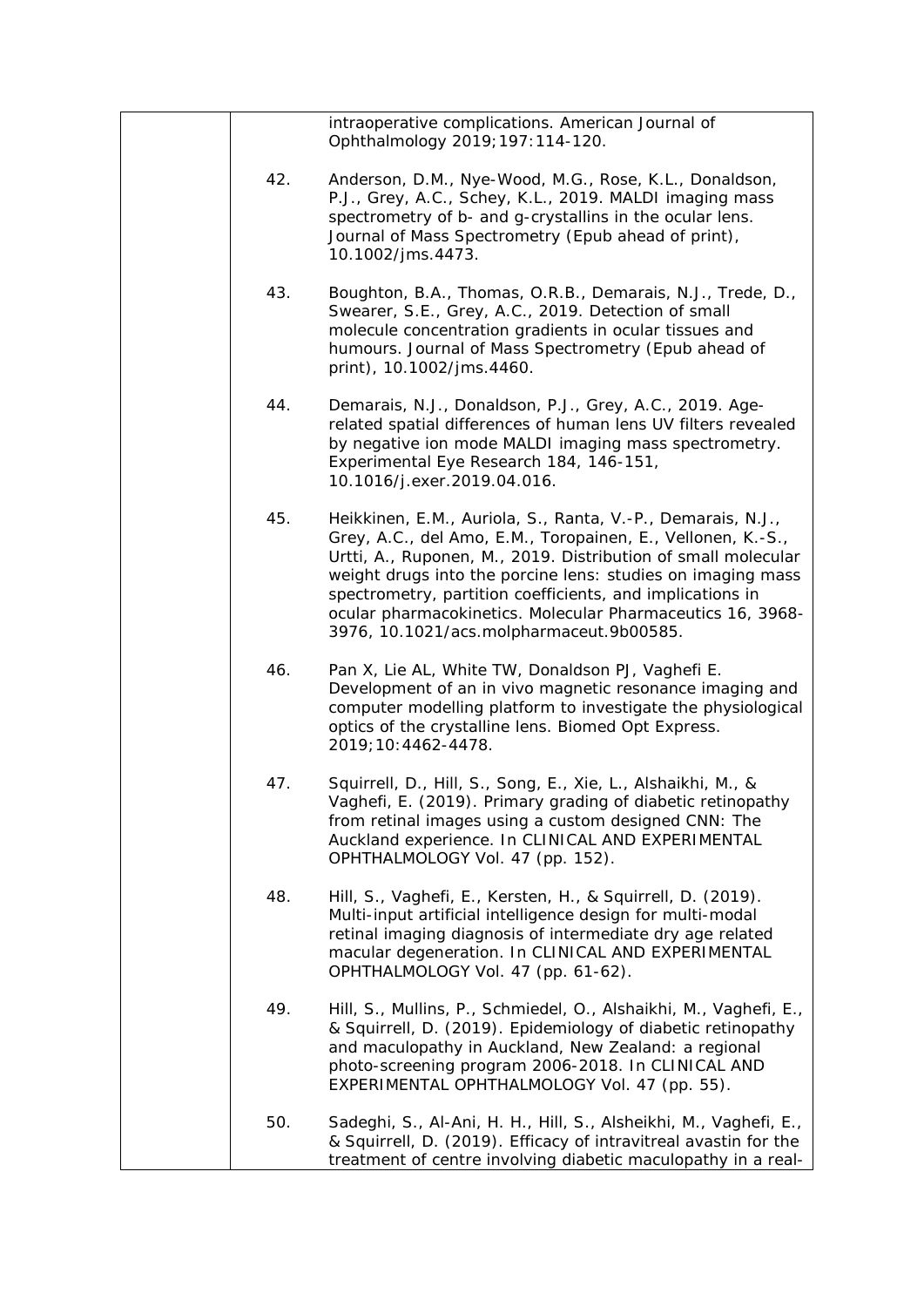|     | world setting (Auckland DME study II). In CLINICAL AND<br>EXPERIMENTAL OPHTHALMOLOGY Vol. 47 (pp. 147).                                                                                                                                                                                                                                                                                                                                                      |
|-----|--------------------------------------------------------------------------------------------------------------------------------------------------------------------------------------------------------------------------------------------------------------------------------------------------------------------------------------------------------------------------------------------------------------------------------------------------------------|
| 51. | Xie, L., Yang, S., Squirrell, D., & Vaghefi, E. (2019).<br>Towards implementation of AI in New Zealand national<br>screening program: Cloud-based, Robust, and Bespoke.<br>doi:10.1101/823260                                                                                                                                                                                                                                                                |
| 52. | Kersten, H. M., Ryan, B., Brickell, K. L., Ilse, C., Vaghefi, E.,<br>Addis, D. R., Danesh-Meyer, H. (2019). The New Zealand<br>Genetic Frontotemporal Dementia Study (FTDGeNZ):<br>Baseline retinal characteristics. In Investigative<br>Ophthalmology & Visual Science Vol. 60 (pp. 3 pages).<br>Vancouver, Canada: Association for Research in Vision and<br>Ophthalmology. Retrieved from<br>https://iovs.arvojournals.org/article.aspx?articleid=2742463 |
| 53. | Vaghefi, E., Song, Y., Hill, S., Humphrey, G., Walker, N., &<br>Squirrell, D. (2019). Detection of smoking status from<br>retinal images; a Convolutional Neural Network study.<br>Scientific Reports, 9(1). doi: 10.1038/s41598-019-43670-0                                                                                                                                                                                                                 |
| 54. | Khanal, S., Turnbull, P., Vaghefi, E., & Phillips, J. (2019).<br>Blood perfusion MRI response of the human choroid to<br>myopic retinal image defocus. Poster session presented at<br>the meeting of Association for Research in Vision and<br>Ophthalmology 2019. Vancouver, Canada. Retrieved from<br>https://www.arvo.org/annual-meeting/meeting-info/past-<br>annual-meetings/                                                                           |
| 55. | Shalbaf, F., Lovell, N. H., Dokos, S., Trew, M., & Vaghefi, E.<br>(2019). Foveal eccentricity can influence activation<br>threshold in subretinal electrical stimulation. Biomedical<br>Physics and Engineering Express, 5(3), 12 pages.<br>doi: 10.1088/2057-1976/ab0b85                                                                                                                                                                                    |
| 56. | Vaghefi Rezaei, S. E., Pontre, B., Donaldson, P. J., & Jacobs,<br>M. D. (n.d.). Diffusion tensor imaging in the bovine ocular<br>lens. Physiological measurements.                                                                                                                                                                                                                                                                                           |
| 57. | Martis RM, Donaldson PJ, Li B, Middleditch M, Kallingappa<br>PK, Lim JC. Mapping of the cystine-glutamate exchanger in<br>the mouse eye: a role for xCT in controlling extracellular<br>redox balance. Histochem Cell Biol. 2019 Oct; 152(4): 293-<br>310. doi: 10.1007/s00418-019-01805-4. Epub 2019 Aug 8.                                                                                                                                                 |
| 58. | Martis RM, Donaldson PJ, Lim JC.Corneal opacities in mice<br>exposed to repeated contact procedures during ocular<br>Clin Exp Optom. 2019 Jun 20. doi:<br>examinations.<br>10.1111/cxo.12934.                                                                                                                                                                                                                                                                |
| 59. | <b>Braakhuis</b><br>Donaldson CI, Lim JC, Donaldson<br>PJ.<br>AJ,<br>Nutritional Strategies to Prevent Lens Cataract: Current<br>Status and Future Strategies. Nutrients. 2019 May 27;11(5).<br>pii: E1186. doi: 10.3390/nu11051186. Review.                                                                                                                                                                                                                 |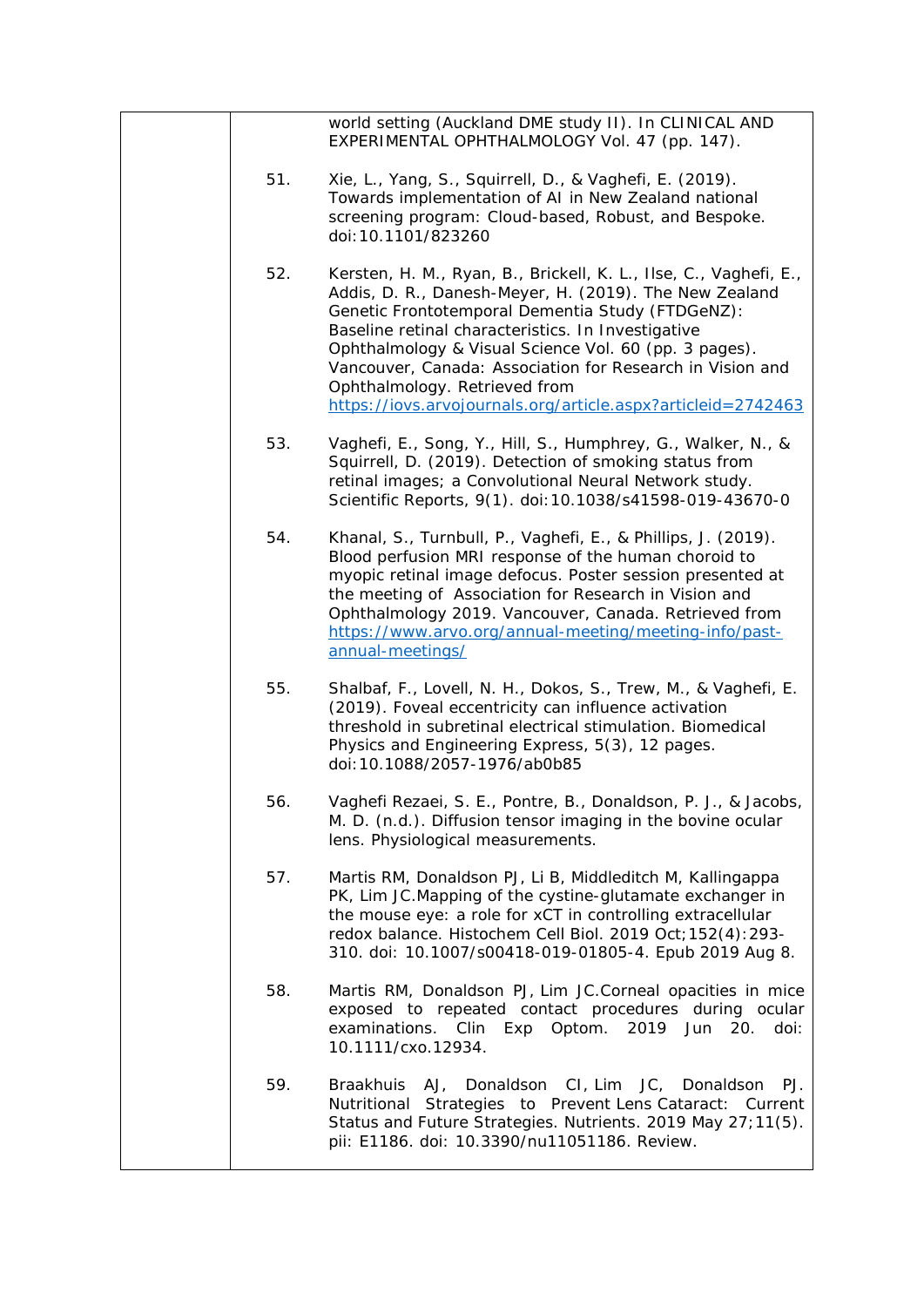| 60. | Chen Y, Gao J, Li I, Sellitto C, Mathias RT, Donaldson PJ;<br>White TW. The Ciliary Muscle and Zonules of Zinn Modulate<br>Lens Intracellular Hydrostatic Pressure Through Transient<br>Potential Vanilloid Channels".<br>Investigative<br>Receptor<br>Ophthalmology & Visual Science October 2019, Vol.60, 4416-<br>4424. doi: https://doi.org/10.1167/iovs.19-27794 |
|-----|-----------------------------------------------------------------------------------------------------------------------------------------------------------------------------------------------------------------------------------------------------------------------------------------------------------------------------------------------------------------------|
| 61. | Nakazawa, Y., Donaldson, P. J., & Petrova, R. S. (2019).<br>Verification and spatial mapping of TRPV1 and TRPV4<br>expression in the embryonic and adult mouse<br>lens. Experimental eye research,<br>18610.1016/j.exer.2019.107707                                                                                                                                   |
| 62. | Niederer RL, Sims JL. Utility of screening investigations for<br>systemic sarcoidosis in undifferentiated uveitis. Am J<br>Ophthal 2019; 206: 149-153.                                                                                                                                                                                                                |
| 63. | Niederer RL, Al-Janabi A, Lightman S, Tomkins-Netzer O.<br>Serum angiotensin-converting enzyme has a high negative<br>predictive value in investigation for systemic sarcoidosis.<br>Am J Ophthal 2019; 201: 89.                                                                                                                                                      |
| 64. | Re: Hughes et al: Cost-effectiveness analysis of adalimumab<br>for the treatment of uveitis associated with juvenile<br>idiopathic arthritis. Ophthal 2019; 126(3): e22-e24.                                                                                                                                                                                          |
| 65. | Betts TD, Sims JL, Bennett SL, Niederer RL. Outcome of<br>peripheral iridotomy in subjects with uveitis. Br J Ophthal<br>$2019; 104(1): 8-10.$                                                                                                                                                                                                                        |
| 66. | Lu LM, McGhee CNJ, Sims JL, Niederer RL. High rate of<br>recurrence of herpes zoster-related ocular disease after<br>phacoemulsification cataract surgery. J Cat Refract Surg<br>2019; 45(6): 810-815.                                                                                                                                                                |
| 67. | Ali NQ, Niederer RL. Severe retinal vasculitis as a<br>manifestation of poststreptococcal syndrome in a child. Clin<br>Exp Ophthal 2019; [Epub ahead of press]                                                                                                                                                                                                        |
| 68. | Lu LM, Boyle AB, Niederer RL, Brookes NH, McGhee CN,<br>Patel DV. Repeat corneal transplantation in Auckland, New<br>Zealand: indications, visual outcomes and risk factors for<br>repeat keratoplasty failure. Clin Exp Ophthal 2019; [Epub<br>ahead of press]                                                                                                       |
| 69. | Ogra S, McGhee CNJ, Sims JL, Niederer RL. Ocular<br>complications and mortality in peripheral ulcerative keratitis<br>and necrotising scleritis: the role of systemic<br>immunosuppression. Clin Exp Ophthalmol 2019; [Epub<br>ahead of press]                                                                                                                        |
| 70. | Bhikoo R, Wang N, Welch S, Polkinghorne P, Niederer RL.<br>Factors associated with positive microbial culture in patients<br>with endophthalmitis based on clinical presentation and<br>multi-modal intraocular sampling. Asia-Pacific J Ophthal<br>2019; [In press]                                                                                                  |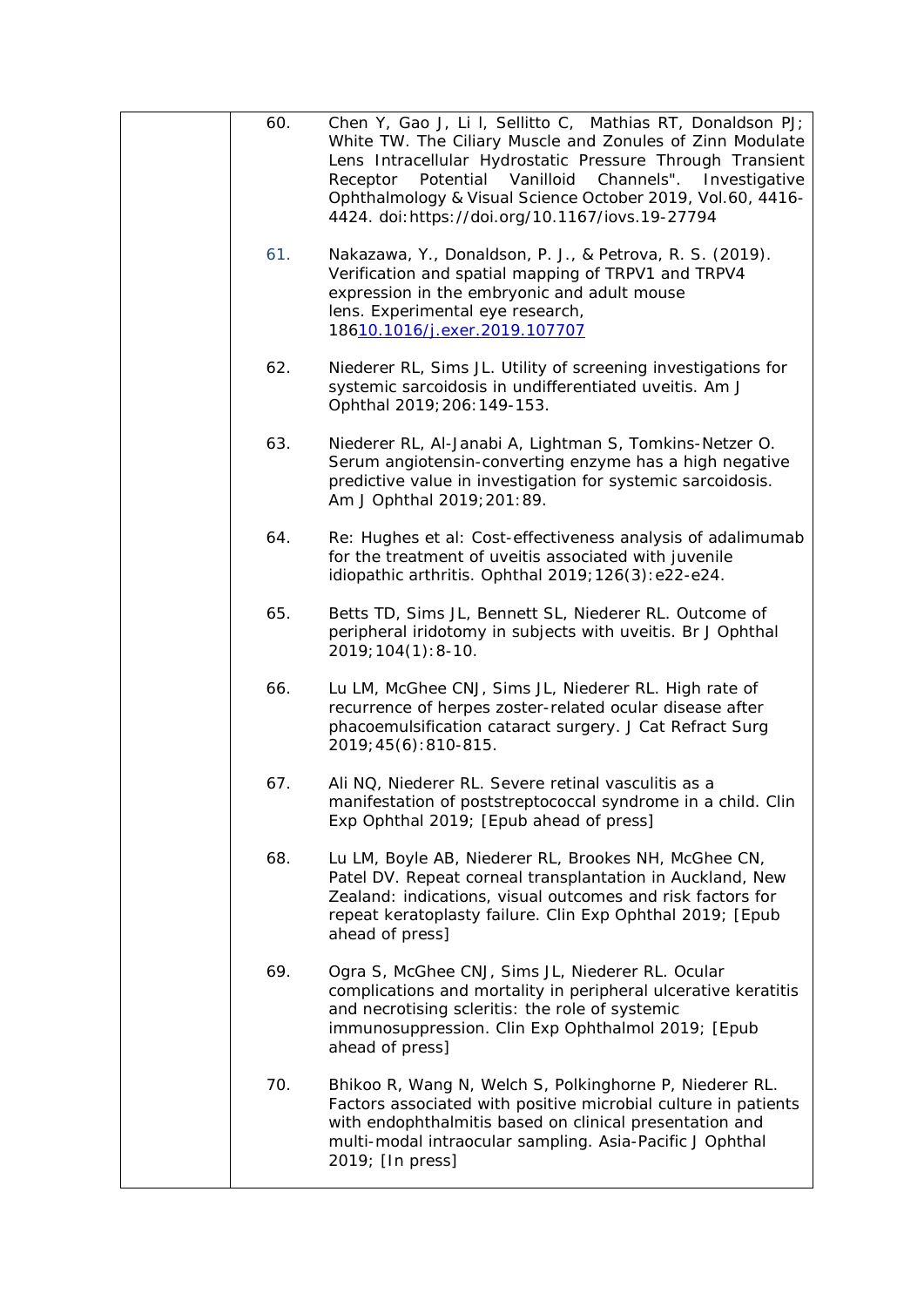| 71. | Kho A, Niederer RL, Wilson G. Exploring the impact of public<br>health campaigns for glaucoma and macular degeneration<br>utilising Google Trends data in a New Zealand setting. NZMJ<br>2019 [Accepted pending revisions]                                                                        |
|-----|---------------------------------------------------------------------------------------------------------------------------------------------------------------------------------------------------------------------------------------------------------------------------------------------------|
| 72. | Gilbert R, Niederer RL, Lightman SL, Tomkins-Netzer O.<br>Differentiating MFC and PIC: a cluster analysis approach.<br>Am J Ophthal 2019 [Accepted pending revisions]                                                                                                                             |
| 73. | Al-Ani H, Niederer RL. Re: Latif et al. Pattern of intermediate<br>uveitis in an Egyptian cohort. Ocular Immunol and Inflamm<br>2019 [Submitted]                                                                                                                                                  |
| 74. | Mugisho OO, Rupenthal ID, Paquet-Durand F, Acosta ML,<br>Green CR. Targeting connexin hemichannels to control the<br>inflammasome: the correlation between connexin43 and<br>NLRP3 expression in chronic eye disease. Expert Opinion on<br>Therapeutic Targets, DOI: 0.1080/14728222.2019.1673368 |
| 75. | Mat Nor MN, Rupenthal ID, Green CR, Acosta ML. Connexin<br>hemichannel block using orally delivered tonabersat<br>improves outcomes in animal models of retinal disease.<br>Neurotherapeutics. 2019 Oct 21. doi: 10.1007/s13311-019-<br>00786-5. [Epub ahead of print]                            |
| 76. | Wallace HB, McKelvie J, Green CR, Misra SL. Corneal<br>Curvature: The Influence of Corneal Accommodation and<br>Biomechanics on Corneal Shape. Transl Vis Sci Technol.<br>2019 Jul 8;8(4):5. doi: 10.1167/tvst.8.4.5. eCollection                                                                 |
| 77. | Kuo C, Green CR, Rupenthal ID, Mugisho OO. Connexin43<br>hemichannel block protects against retinal pigment epithelial<br>cell barrier breakdown. Acta Diabetol. 2019 Apr 27. doi:<br>10.1007/s00592-019-01352-3. [Epub ahead of print]                                                           |
| 78. | Zhou KQ, Green CR, Bennet L, Gunn AJ, Davidson JO. The<br>role of connexin and pannexin channels in perinatal brain<br>injury and inflammation. Frontiers in Physiology. 2019:<br>27;10:141.                                                                                                      |
| 79. | Mugisho OO, Green CR, Zhang J, Acosta ML, Rupenthal ID.<br>Connexin43 hemichannels: a potential drug target for the<br>treatment of diabetic retinopathy. Drug Discov Today. 2019<br>Jan 25. pii: S1359-6446(18)30393-3. doi:<br>10.1016/j.drudis.2019.01.011. [Epub ahead of print]<br>Review.   |
| 80. | Coutinho FP, Green CR, Rupenthal ID. Targeting drugs to<br>diseased ocular cells, ONdrugDelivery, 2019; 94: 10-12.                                                                                                                                                                                |
| 81. | Mugisho OO, Green CR, Squirrell DM, Bould S, Danesh-<br>Meyer HV, Zhang J, Acosta ML, Rupenthal ID. Connexin43<br>hemichannel block protects against the development of<br>diabetic retinopathy signs in a mouse model of the disease.                                                            |
| 82. | Journal of Molecular Medicine (Berl). 2019; 97:215-229.<br>MAT NOR MN, RUPENTHAL ID, GREEN CR, ACOSTA ML (in<br>press) Connexin hemichannel block using orally delivered                                                                                                                          |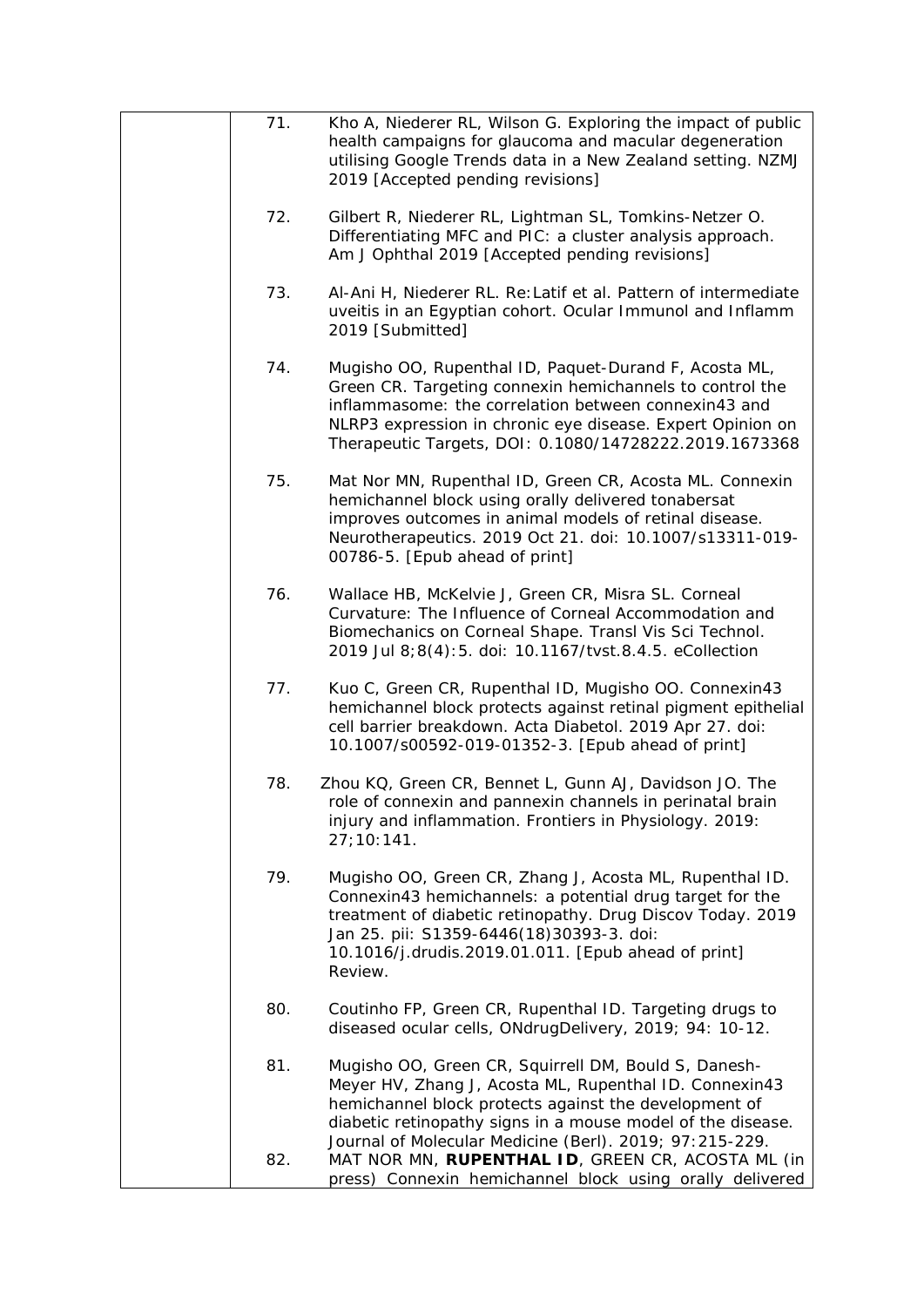|     | tonabersat improves outcomes in animal models of retinal<br>disease, Neurotherapeutics, 10.1007/s13311-019-00786-5<br>IF 5.552                                                                                                                                                                                                           |
|-----|------------------------------------------------------------------------------------------------------------------------------------------------------------------------------------------------------------------------------------------------------------------------------------------------------------------------------------------|
| 83. | MUGISHO OO, RUPENTHAL ID, PAQUET-DURAND F,<br>ML, GREEN CR (2019) Targeting<br><b>ACOSTA</b><br>connexin<br>hemichannels to control the inflammasome: The correlation<br>between connexin43 and NLRP3 expression in chronic eye<br>disease, Expert Opinion On Therapeutic Targets 23:855-863<br>IF 4.621                                 |
| 84. | <b>RUPENTHAL ID, DAUGHERTY A (2019) Ocular drugs and</b><br>drug delivery systems - Current trends and future<br>perspectives, Drug Discovery Today 24:1425-1426 IF 6.880                                                                                                                                                                |
| 85. | AGBAN Y, THAKUR SS, MUGISHO OO, RUPENTHAL ID<br>(2019) Depot formulations to sustain periocular drug delivery<br>to the posterior eye segment, Drug Discovery Today<br>24:1458-1469 IF 6.880                                                                                                                                             |
| 86. | MUGISHO OO, GREEN CR, ZHANG J, ACOSTA ML,<br>RUPENTHAL ID (2019) Connexin43 hemichannels: a<br>potential drug target for the treatment of diabetic<br>retinopathy, Drug Discovery Today 24: 1627-1636 IF 6.880                                                                                                                           |
| 87. | HUANG D, CHEN YS, RUPENTHAL ID (2019) Corrigendum<br>to "Overcoming ocular drug delivery barriers through the use<br>of physical forces" [Advanced Drug Delivery Reviews 126<br>(2018) 96-112], Advanced Drug Delivery Reviews 139: 157<br>IF 15.519                                                                                     |
| 88. | KUO C, GREEN CR, RUPENTHAL ID, MUGISHO OO,<br>Connexin43 hemichannel block protects against retinal<br>pigment epithelial cell barrier breakdown, Acta Diabetologica,<br>doi.org/10.1007/s00592-019-01352-3 IF 2.996                                                                                                                     |
| 89. | LEE S, KHUN D, KUMARASINGHE GL, DE ZOYSA GH,<br>SAROJINI V, VELLARA HR, RUPENTHAL ID, THAKUR SS<br>(2019) Ex vivo evaluation of the safety, antibacterial efficacy<br>stability of an extemporaneous povidone-iodine<br>and<br>preparation for ophthalmic applications, Clinical<br>and<br>Experimental Optometry, 102: 583-589 IF 1.559 |
| 90. | AGARWAL P, KRÖSSER S, EICKHOFF K, SWIFT S, CRAIG JP,<br>RUPENTHAL ID (2019) Topical semifluorinated alkane-<br>based azithromycin suspension for the management of ocular<br>of Pharmaceutics<br>infections,<br>European<br>Journal<br>and<br>Biopharmaceutics 142: 83-91 IF 4.708                                                       |
| 91. | AGARWAL P, KHUN D, KRÖSSER S, EICKHOFF K, WELLS FS,<br>WILLMOTT GR, CRAIG JP, RUPENTHAL ID (2019) Preclinical<br>studies evaluating the effect of semifluorinated alkanes on<br>ocular surface and tear fluid dynamics, Ocular Surface 17(2):<br>241-249 IF 9.108                                                                        |
| 92. | <b>MAHBOOBIAN</b><br>MM,<br>SEYFODDIN<br>ABOOFAZELI<br>А,<br>R,<br>FOROUTAN SM, RUPENTHAL ID (2019) Brinzolamide-                                                                                                                                                                                                                        |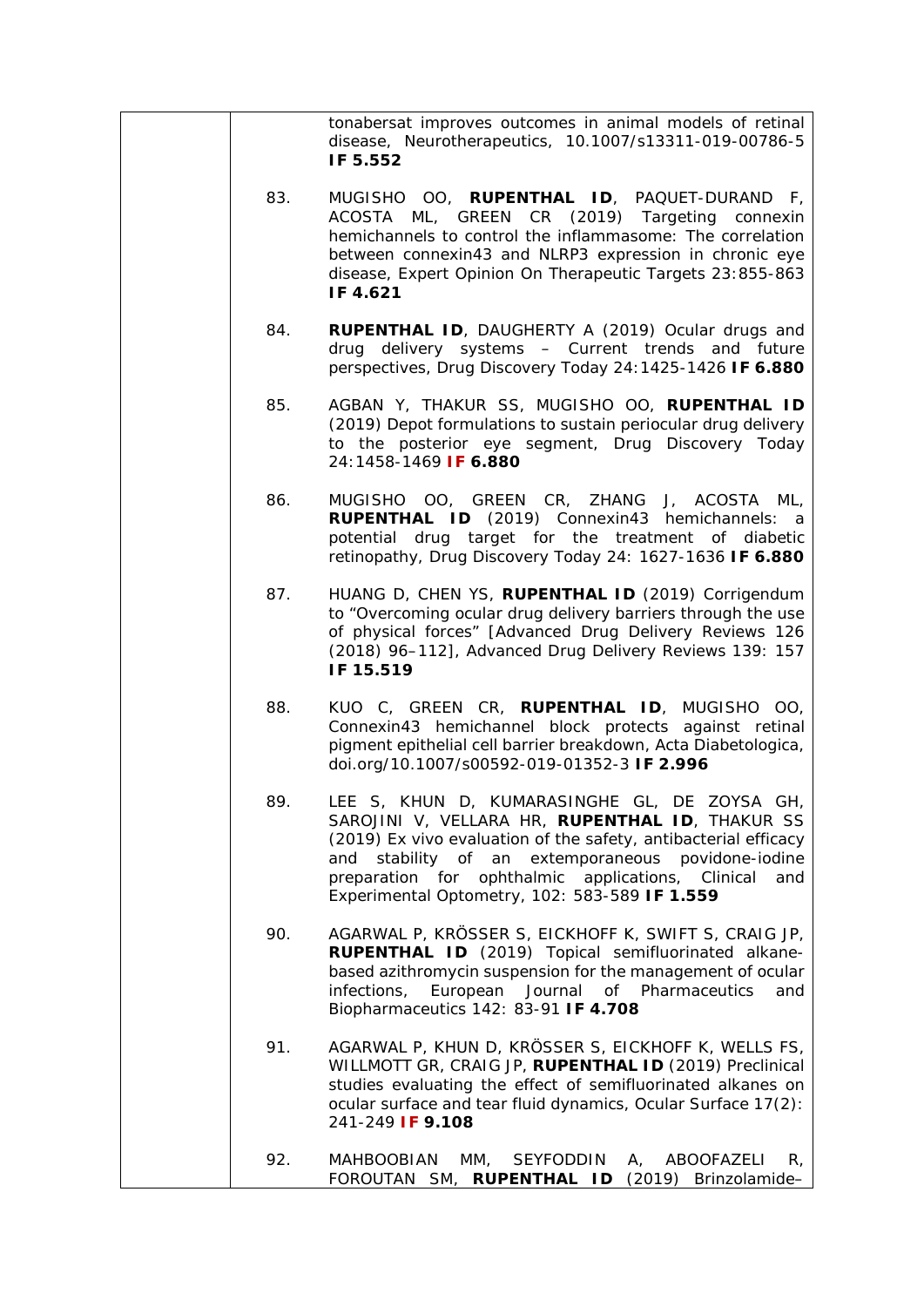|      | loaded nanoemulsions: Ex vivo transcorneal permeation, cell<br>ocular<br>irritation<br>tests.<br>Pharmaceutical<br>viability<br>and<br>Development and Technology 24(5): 600-606 IF 2.347                                                                                                       |
|------|-------------------------------------------------------------------------------------------------------------------------------------------------------------------------------------------------------------------------------------------------------------------------------------------------|
| 93.  | THAKUR SS, SHRESTHA D, RUPENTHAL ID (2019)<br>Evaluation of two ex vivo bovine cornea storage protocols for<br>drug delivery applications, Ophthalmic Research 61(4): 204-<br>209 IF 1.685                                                                                                      |
| 94.  | MUGISHO OO, GREEN CR, SQUIRRELL DM, BOULD S, ZHANG<br>J, ACOSTA ML, RUPENTHAL ID (2019) Connexin43<br>hemichannel block protects against the development of<br>diabetic retinopathy in a mouse model of the disease, Journal<br>of Molecular Medicine 97(2): 215-229 IF 4.746                   |
| 95.  | THAKUR SS, CHEN YS, HOUSTON ZH, FLETCHER N, BARNETT<br>NL, THURECHT KJ, RUPENTHAL ID, PAREKH HS (2019)<br>Ultrasound-responsive nanobubbles for enhanced intravitreal<br>drug migration: an ex vivo evaluation, European Journal of<br>Pharmaceutics and Biopharmaceutics 136: 102-107 IF 4.701 |
| 96.  | Khanal S, Turnbull PR, Lee N, Phillips JR. (2019). The effect<br>of atropine on human global flash mfERG responses to<br>retinal defocus. Investigative ophthalmology & visual<br>science, 60(1), 218-225.                                                                                      |
| 97.  | Hamm LM, Mistry K, Black JM, Grant CC, Dakin SC. (2019).<br>Impact of Children's Postural Variation on Viewing Distance<br>and Estimated Visual Acuity. Translational vision science &<br>technology, 8(1), 16-16.                                                                              |
| 98.  | Hamm LM. Boluk KA. Black JM. Dai S, Thompson B. (2019).<br>Phenomenological approach to childhood cataract treatment<br>in New Zealand using semi-structured interviews: how<br>might we improve provision of care. BMJ open, 9(1),<br>bmjopen-2018.                                            |
| 99.  | Vaghefi E, Yang S, Hill S, Humphrey G, Walker N, Squirrell<br>D. (2019). Detection of smoking status from retinal images;<br>a Convolutional Neural Network study. Scientific reports,<br>$9(1)$ , 1-9.                                                                                         |
| 100. | Shalbaf F, Lovell NH, Dokos S, Trew M, Vaghefi E. (2019).<br>Foveal eccentricity can influence activation threshold in<br>subretinal electrical stimulation. Biomedical Physics &<br>Engineering Express, 5(3), 035009.                                                                         |
| 101. | De Haas B, lakovidis AL, Schwarzkopf DS, Gegenfurtner KR.<br>(2019). Individual differences in visual salience vary along<br>semantic dimensions. Proceedings of the National Academy<br>of Sciences, 116(24), 11687-11692.                                                                     |
| 102. | Hughes AE, Greenwood JA, Finlayson NJ, Schwarzkopf DS.<br>(2019). Population receptive field estimates for motion-<br>defined stimuli. NeuroImage, 199, 245-260.                                                                                                                                |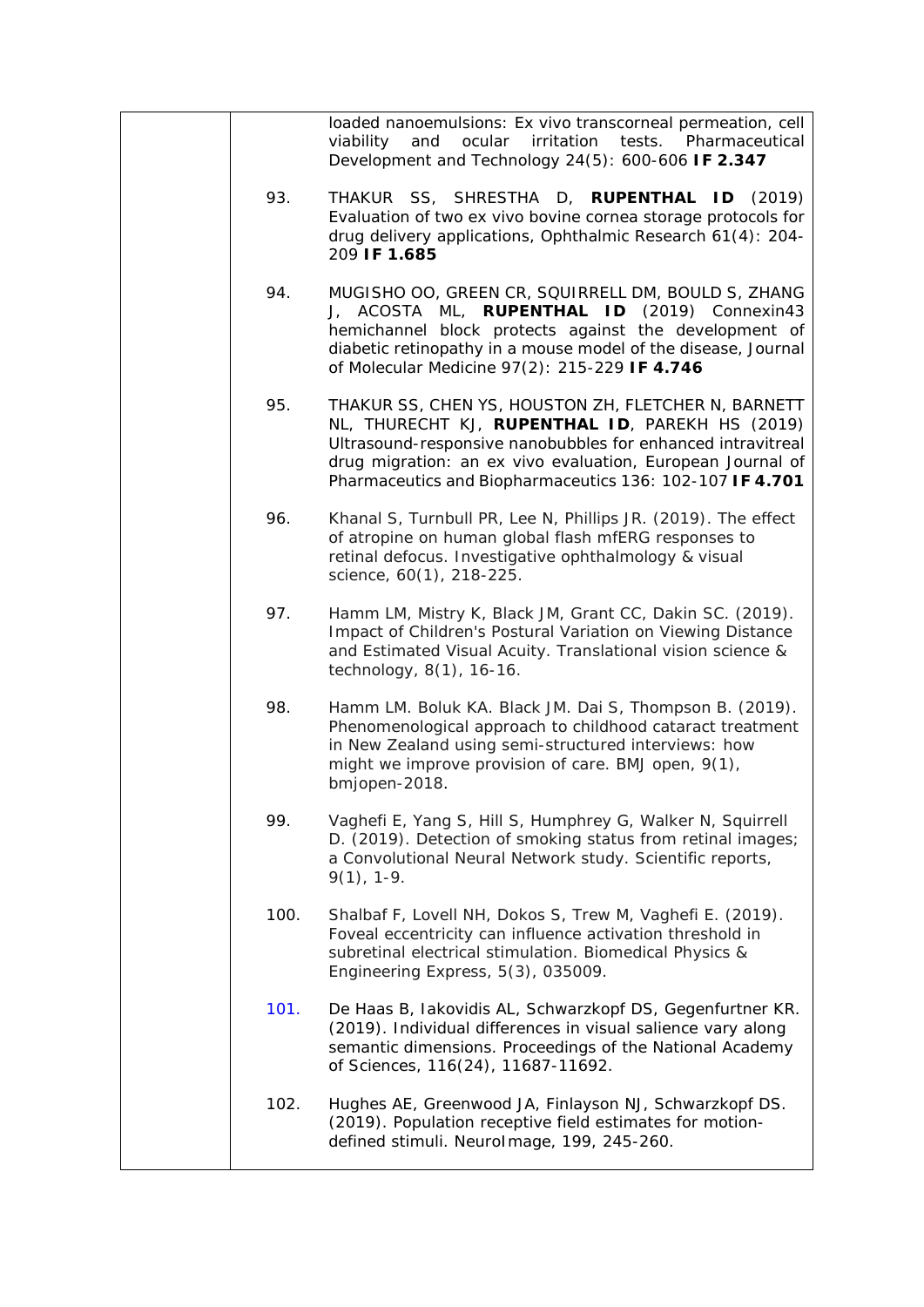| 103. | Khanal S, Phillips JR. (2019). Which low-dose atropine for<br>myopia control? Clinical & experimental optometry.                                                                                                                                                                              |
|------|-----------------------------------------------------------------------------------------------------------------------------------------------------------------------------------------------------------------------------------------------------------------------------------------------|
| 104. | Hamm LM, Langridge F, Black JM, Anstice NS, Vuki M,<br>Fakakovikaetau T, Dakin SC. (2019). Evaluation of vision<br>screening of 5-15-year-old children in three Tongan schools:<br>comparison of The Auckland Optotypes and Lea<br>symbols. Clinical and Experimental Optometry.              |
| 105. | Turnbull PR, Wong J, Feng J, Wang MT, Craig JP. (2019).<br>Effect of virtual reality headset wear on the tear film: A<br>randomised crossover study. Contact Lens and Anterior<br>Eye, 42(6), 640-645                                                                                         |
| 106. | Buchan JC, Dean WH, Ramke J, Burton MJ. (2019). The<br>inverse-research law of eye health. Eye, 33(12), 1976-<br>1977.                                                                                                                                                                        |
| 107. | Burton MJ, Faal HB, Ramke J, Ravilla T, Holland P, Wang N,<br>Foster A. (2019). Announcing The Lancet Global Health<br>Commission on Global Eye Health. The Lancet Global<br>Health, 7(12), e1612-e1613.                                                                                      |
| 108. | Ramke J, Kyari, F, Mwangi N, Piyasena MMPN, Murthy GVS,<br>Gilbert CE (2019). Cataract Services are Leaving Widows<br>Behind: Examples from National Cross-Sectional Surveys in<br>Nigeria and Sri Lanka. International Journal of<br>Environmental Research and Public Health, 16(20), 3854. |
| 109. | Chapman NA, Anstice NS, Jacobs RJ. (2019). Geographic<br>distribution of eye-care practitioners in Aotearoa/New<br>Zealand: implications for future eye health<br>workforce. Clinical and Experimental Optometry.                                                                             |
| 110. | Squirrell D, Hill S, Song E, Xie L, Alshaikhi M, Vaghefi E<br>(2019, November). Primary grading of diabetic retinopathy<br>from retinal images using a custom designed CNN: The<br>Auckland                                                                                                   |
| 111. | Ogra S, Sims JL, McGhee CNJ, Niederer RL. Ocular<br>complications and mortality in peripheral ulcerative keratitis<br>and necrotising scleritis: the role of systemic<br>immunosuppression. Clin Exp Ophthalmol. 2019 Dec 24.<br>(Epub ahead of print)                                        |
| 112. | Swanevelder SK, Misra SL, Tyler EF, McGhee CNJ. Precision,<br>agreement and utility of a contemporary non-contract<br>corneal aesthesiometer. Clin Exp Ophthalmol. 2019 Dec 23.<br>(Epub ahead of print)                                                                                      |
| 113. | Tyler EF, Misra SL, McGhee CNJ, Zhang J. Corneal nerve<br>plexus changes induced by Oxaliplatin chemotherapy and<br>Ergothioneine antioxidant supplementation. Clin Exp<br>Ophthalmol. 2019 Nov 20. (Epub ahead of print)                                                                     |
| 114. | Shi J, Han JV, McGhee CNJ, Zhang J. Vision threatening<br>uveitis -glaucoma-hyphaema syndrome: an uncommon but                                                                                                                                                                                |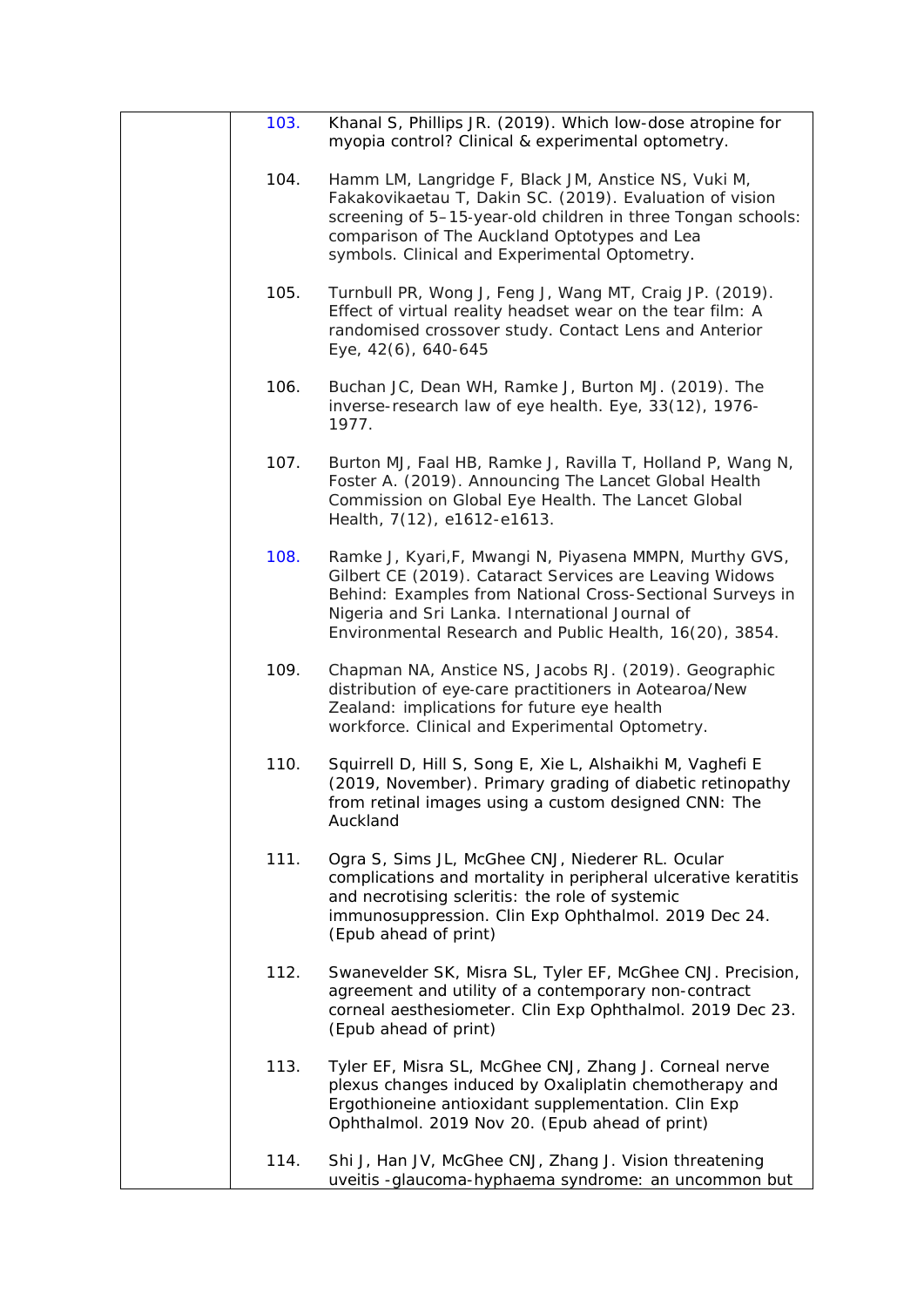|      | continuing concern in the 21 <sup>st</sup> century. Clin Exp Ophthalmol.<br>2019 Oct 20. (Epub ahead of print                                                                                                                                                                         |
|------|---------------------------------------------------------------------------------------------------------------------------------------------------------------------------------------------------------------------------------------------------------------------------------------|
| 115. | Namkung S, Goh YW, Ziaei M, McGhee CNJ. Assessing and<br>managing an anomalous vascular lesion of the iris. Clin Exp<br>Ophthalmol. 2019 Dec; 47(9): 1220-1222.                                                                                                                       |
| 116. | Hadden PW, Gerneke DA, McGhee CNJ, Zhang J. Micro-<br>computed tomography orbital anatomy of the little blue or<br>fairy penguin, Eudyptula minor. Clin Exp Ophthalmol. 2019<br>Sep 5. (Epub ahead of print)                                                                          |
| 117. | Namkung S, Han JV, McGhee CNJ. Harmonizing cataract<br>surgery training and patient centred care in 2020:<br>Disclosure, consent, supervision and patient altruism. Clin<br>Exp Ophthalmol. 2019 Nov; 47(8): 975-977.                                                                 |
| 118. | Simkin SK, Misra SL, Han JV, McGhee CNJ, Dai S. Auckland<br>regional telemedicine retinopathy of prematurity screening<br>network: A 10 year review. Clin Exp Ophthalmol. 2019 Dec;<br>47(9): 1122-1130.                                                                              |
| 119. | Meyer JJ, Vellara HR, Bhikoo R, Sefo LA, Lolokabaira S,<br>Murray NL, McGhee CN. Improved refractive outcomes of<br>small-incision extracapsular cataract surgery after<br>implementation of a biometry training course. Middle East<br>Afr J Ophthalmol. 2019 Jan-Mar; 26(1): 17-22. |
| 120. | Simkin SK, Misra SL, Battin M, McGhee CNJ, Dai S.<br>Prospective observational study of universal newborn eye<br>screening in a hospital and community setting in New<br>Zealand. BMJ Paediatr Open. 2019 Jan 31; 3(1). Pii: bmjpo-<br>2018-000376.                                   |
| 121. | Lu LM, Mathan JJ, Gokul A, McGhee CN. A successful 50-<br>year history of anterior lamellar keratoplasty performed for<br>keratoconus in New Zealand. Clin Exp Optom. 2019. Sep;<br>$102(4):521-522.$                                                                                 |
| 122. | Chong C, McGhee CNJ, Dai SH. Causes of childhood low<br>vision and blindness in New Zealand. Clin Exp Ophthalmol.<br>2019 Mar; 47(2): 165-170.                                                                                                                                        |
| 123. | Court JH, Lu LM, Wang N, McGhee CNJ. Visual and ocular<br>morbidity in severe open-globe injuries presenting to a<br>regional eye centre in New Zealand. Clin Exp Ophthalmol.<br>2019 May; 47(4): 469-477.                                                                            |
| 124. | Simkin SK, Misra SL, Kasture A, McGhee CN, Dai S. Clinical<br>applicability of the Saccadic Vector Optokinetic Perimeter in<br>children with and without visual impairment. Clin Exp<br>Optom. 2019 Jan; 102(1): 70-78.                                                               |

**Please forward your report to your Head of Department or Faculty Office for endorsement (Section 1B above). Note: Annual Reports to be submitted to Research Committee must reach the Research Office by 28 February.**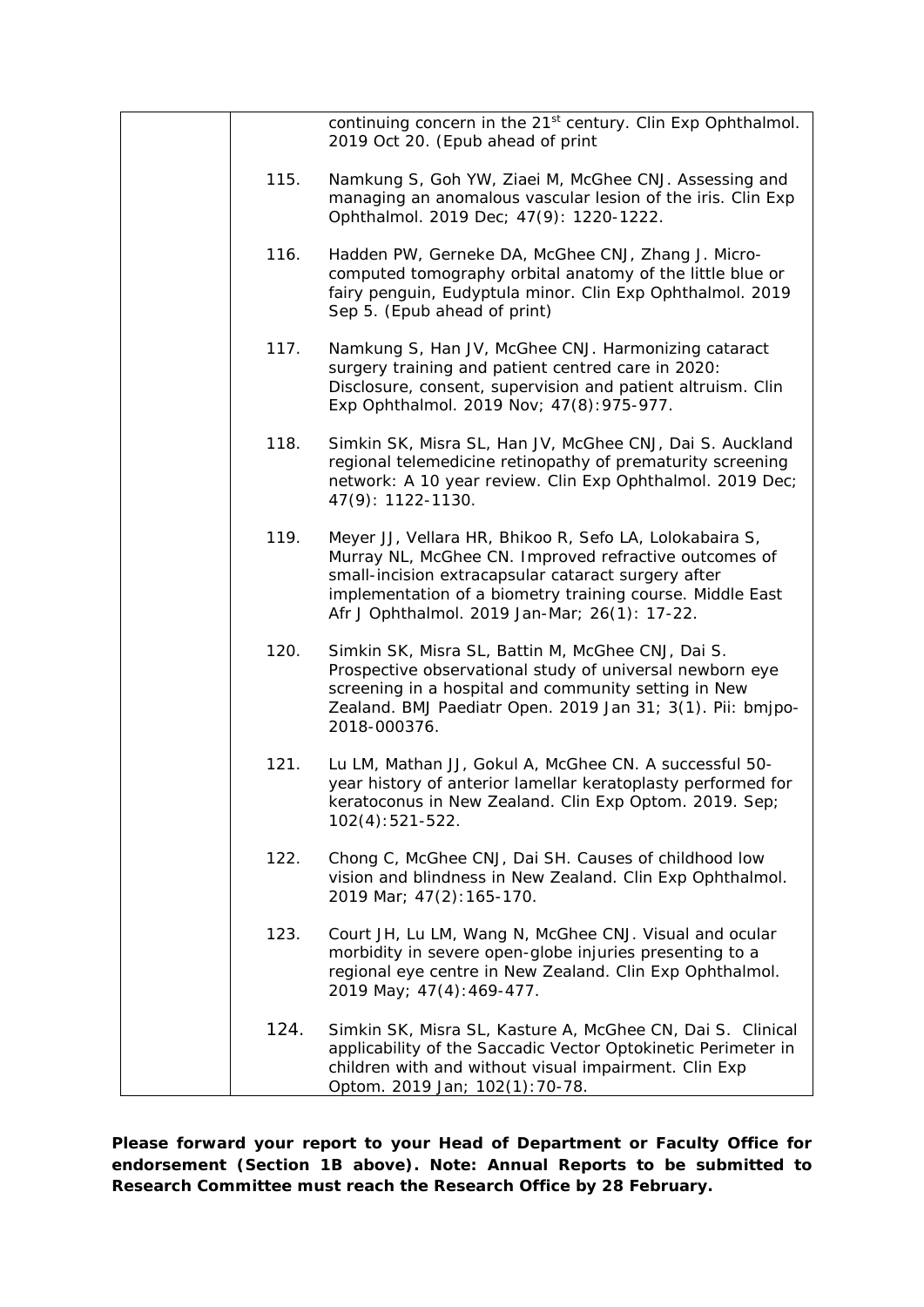#### *Department of Ophthalmology*

Academic Staff Professor Charles McGhee (HOD) Professor Colin Green Professor Helen Danesh-Meyer Professor Trevor Sherwin Professor Dipika Patel Associate Professor Jennifer Craig Associate Professor Andrea Vincent Associate Professor Ilva Rupenthal Dr Susan Ormonde (Senior Lecturer) Dr Hussain Patel (Senior Lecturer) Dr Rasha AlTaie (Senior Lecturer) Dr Jay Meyer (Senior Lecturer) Dr Stuti Misra (Senior Lecturer) Dr Rachael Niederer (Senior Lecturer) Dr Mohammed Ziaei (Senior Lecturer) Dr James McKelvie (Senior Lecturer, Waikato Clinical Campus)

Clinical Research Fellows Dr Alexandra Crawford (Cornea) Dr Tafadzwa Young (Surgical Retina) Dr David Brunner (Surgical Retina) Dr Sarah Hull (Paediatrics) Dr Sophie Hill (Medical Retina) Dr Alyaqdhan Al-Ghadri (Oculoplastics) Dr Jessica Troppop (Uveitis) Dr Rahul Dwivedi (Glaucoma)

Research Fellows Dr James Slater HRC clinical fellowship Dr Jina Han Dr Corina Chilibeck Dr Simone Fruendlich

Lecturer/Research Fellows Dr Jie Zhang Dr Carol Greene Dr Alex Muntz Dr Akilesh Gokul Dr Samantha Simkin Dr Sanjay Marasini De Ally Xue Dr Lola Rotimi

PhD Candidates Joyce Mathan Michael Wang Yosra Abgan Anannya Parvathi Dr Peter hadden

MD Candidates Dr Jina Han Dr Mohammed Ziaei Dr James Slater

Honours students Soobin Namkung (BMedSci) Jane Shi (BMedSci)

Research and Technical Staff Jane McGhee – senior research technician Judy Loh – research technician Salim Ismail – research technician Dr Lin Hou – research technician

Administration Hutokshi Chinoy – PA to HoD and Administrative Manager of NZ-NEC Maree McInerney – Departmental secretary Susanne Raynel – Research Programme Manager and NZ-NEC Manager

Visiting Lecturers/ Honorary Academics Clinical A/Professor Philip Polkinghorne Clinical A/Professor Hadden,Osmond Bruce Professor Grupcheva, Hristina Nikolova, Bulgaria Dr Chou, Chi Dr Ahmad,Nadeem Dr Pendergrast,David Dr Sharp,Dianne Margaret Dr Gray,Trevor Buchanan Dr Dai,Shuan H Dr Ring,Charles Peter Dr Ku,Yu-Fen Judy Dr Barnes,Rachel Mary Dr Bennett,Sonya Louise Dr McAllum,Penelope Jane Dr Sims,Joanne Lesley Dr Riley,Andrew Francis Cameron Dr Mora,Justin Stewart Dr Welch,Sarah Helen Dr Meyer,Derrell Graham Dr Malik,Tahira Yasmin Dr Hart,Richard Hamilton Dr Dean,Simon John Dr Donaldson,Mark Liston Dr Best,Stephen James Dr Hadden,Peter William Dr Kane, Sam Dr Murray, Neil Dr Watts, Andrew Dr Carroll, Stuart

Dr Squirrell, David